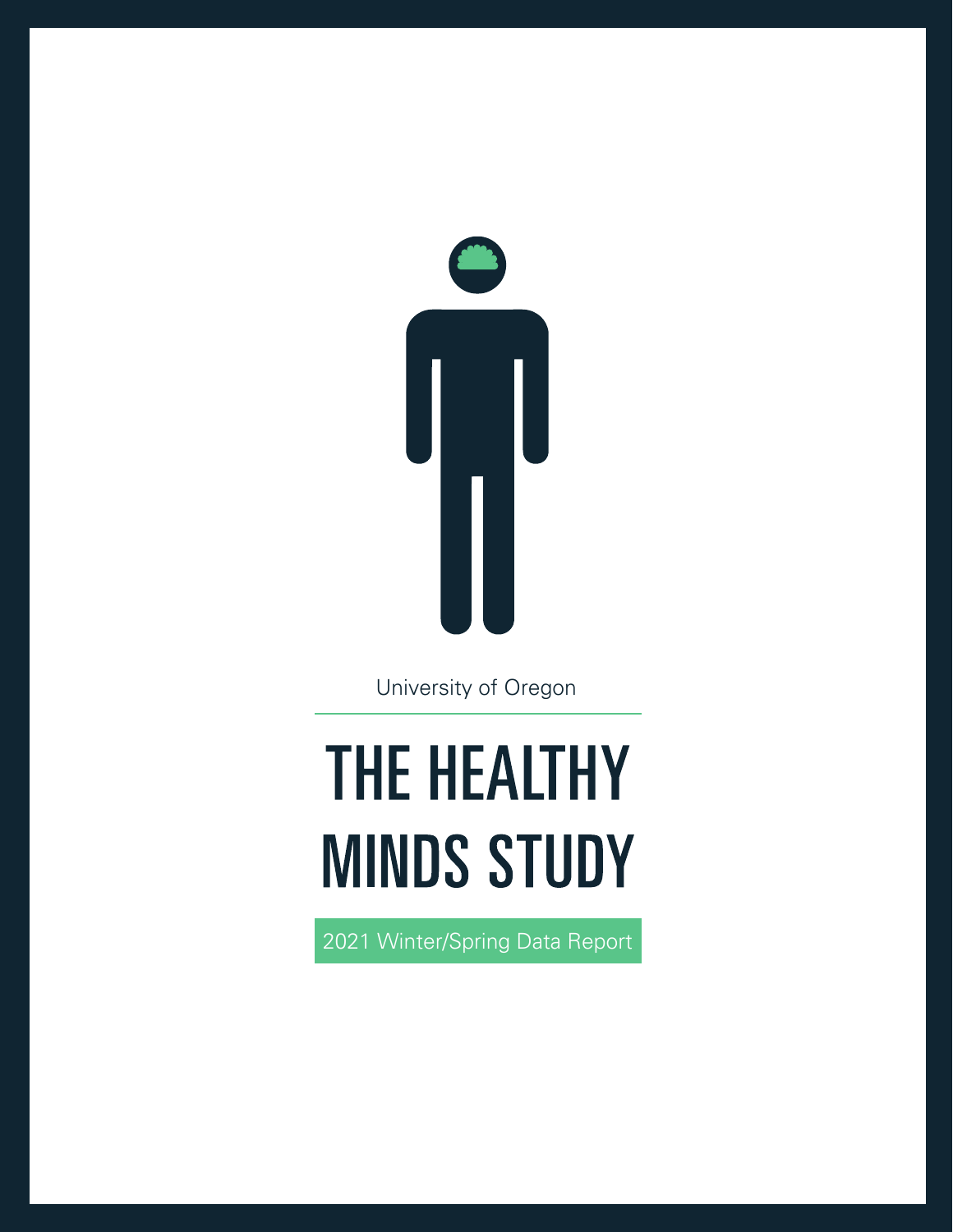# ABOUT THE HEALTHY MINDS STUDY (HMS)

## STUDY TEAM

Principal Investigators: Daniel Eisenberg, PhD & Sarah Ketchen Lipson, EdM, PhD & Justin Heinze, PhD

Co-investigator: Sasha Zhou, PhD, MPH, MHSA

Project Managers: Amber Talaski, MPH & Akilah Patterson, MPH

### REPORT TEAM

Graphic Designer: Sarah Fogel, University of Michigan School of Art and Design, Class of 2014

Report Automation: Paul Schulz & Liz Hanley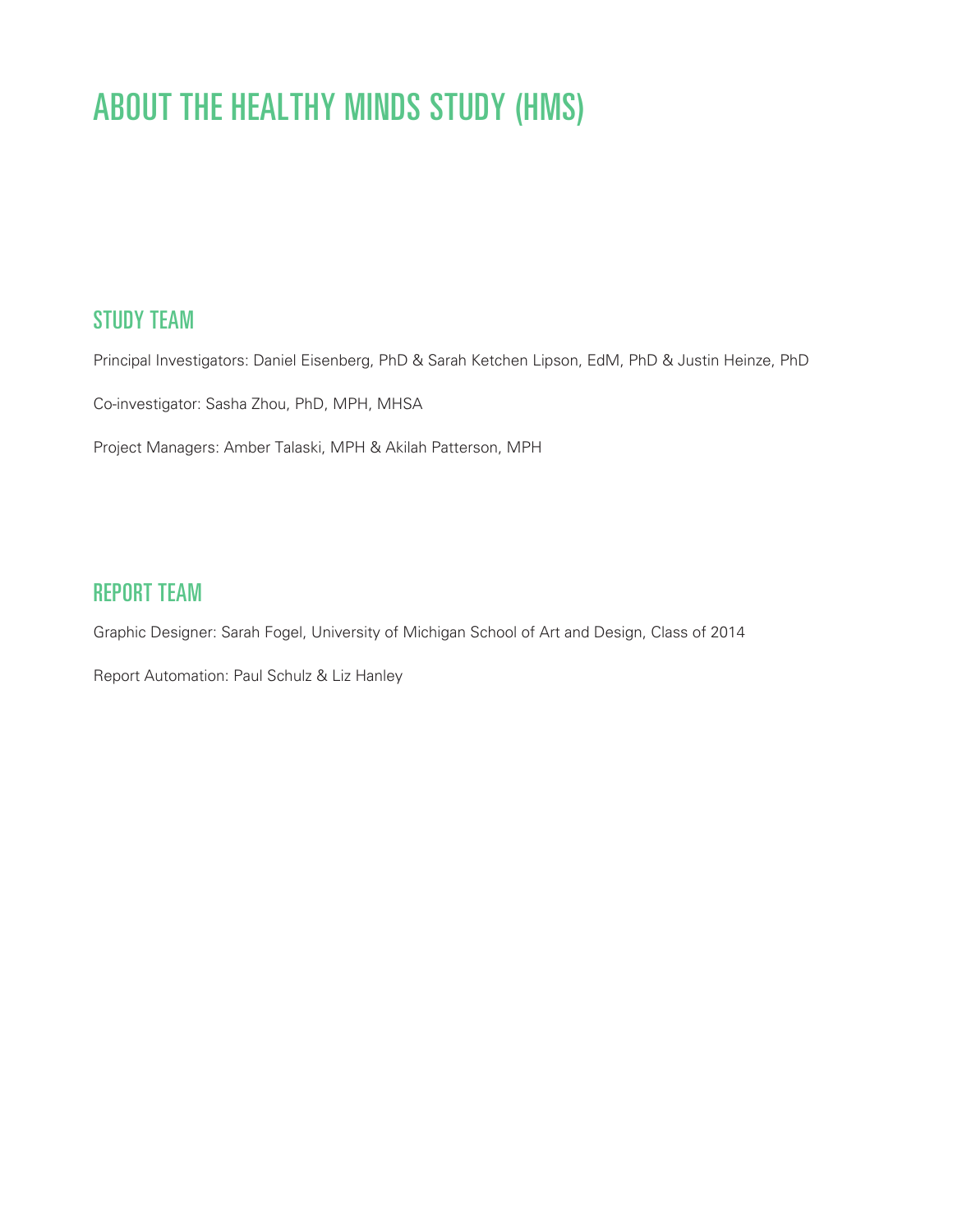# TABLE OF CONTENTS

| <b>STUDY PURPOSE</b>                               | 1              |
|----------------------------------------------------|----------------|
| <b>STUDY DESIGN</b>                                | $\mathbf{1}$   |
| <b>ABOUT THIS REPORT</b>                           | $\overline{2}$ |
| <b>KEY FINDINGS</b>                                | 3              |
| SAMPLE CHARACTERISTICS                             | $\overline{4}$ |
| SAMPLE CHARACTERISTICS                             | 5              |
| PREVALENCE OF MENTAL HEALTH PROBLEMS               | 6              |
| <b>HEALTH BEHAVIORS AND LIFESTYLE</b>              | 8              |
| ATTITUDES AND BELIEFS ABOUT MENTAL HEALTH SERVICES | $9\,$          |
| <b>USE OF SERVICES</b>                             | 10             |
| <b>REFERENCES</b>                                  | 12             |
| APPENDIX: DESCRIPTIVE STATISTICS FOR SURVEY ITEMS  | 13             |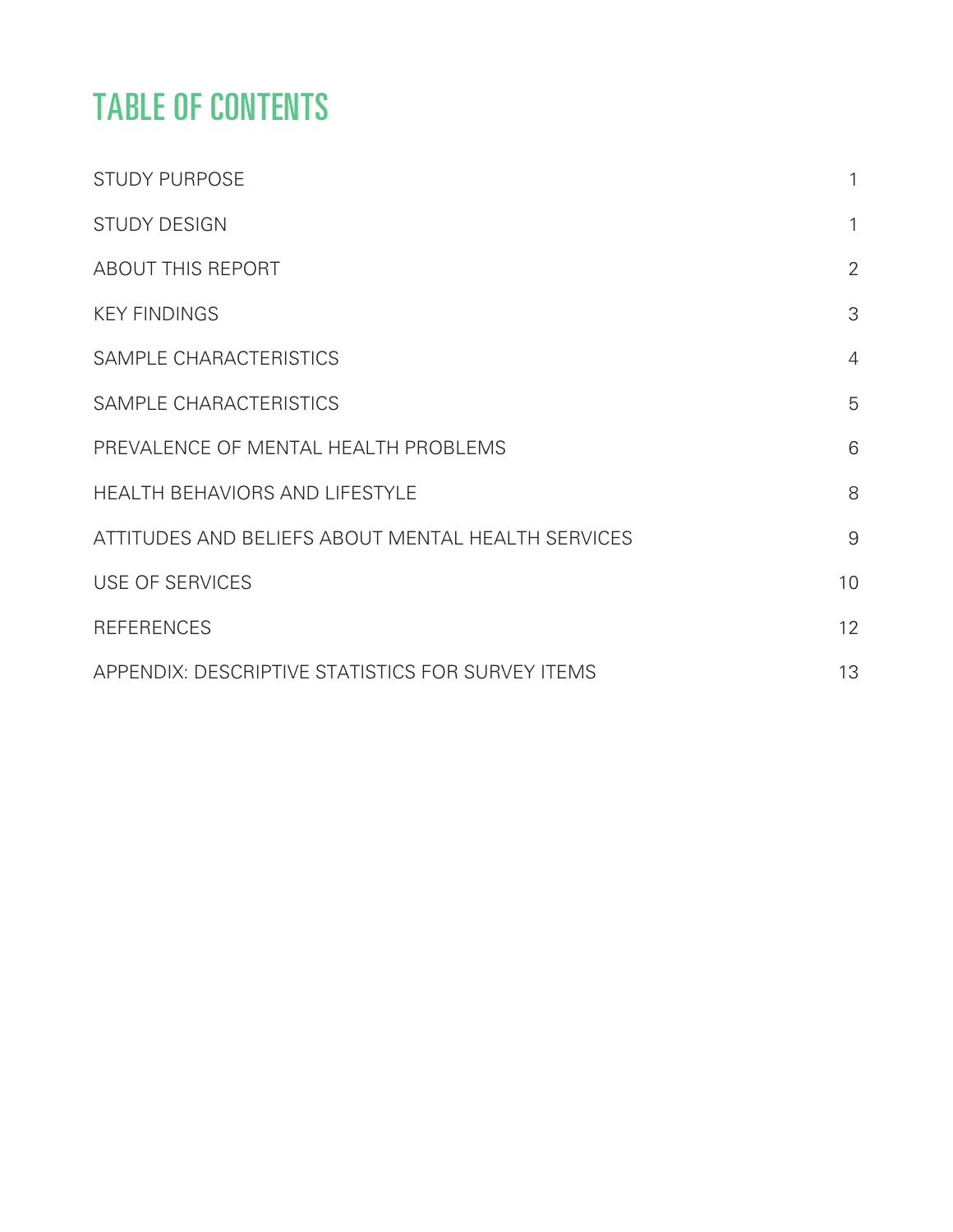# <span id="page-3-0"></span>STUDY PURPOSE

The Healthy Minds Study provides a detailed picture of mental health and related issues in college student populations. Schools typically use their data for some combination of the following purposes: to identify needs and priorities; benchmark against peer institutions; evaluate programs and policies; plan for services and programs; and advocate for resources.

# STUDY DESIGN

The Healthy Minds Study is designed to protect the privacy and confidentiality of participants. HMS is approved by Advarra. To further protect respondent privacy, the study is covered by a Certificate of Confidentiality from the National Institutes of Health.

## **SAMPLING**

Each participating school provides the HMS team with a sample of currently enrolled students over the age of 18, either randomly selected or their entire student population. Large schools typically provide a random sample of 4,000 students, while smaller schools typically provide a sample of all students. Schools with graduate students typically include both undergraduates and graduate students in the sample.

### DATA COLLECTION

HMS is a web-based survey. Students are invited and reminded to participate in the survey via emails, which are timed to avoid, if at all possible, the first two weeks of the term, the last week of the term, and any major holidays. The data collection protocol begins with an email invitation, and non-responders are contacted up to three times by email reminders. Reminders are only sent to those who have not yet completed the survey. Each communication contains a URL that students use to gain access to the survey.

### NON-RESPONSE ANALYSIS

A potential concern in any survey study is that those who respond to the survey will not be fully representative of the population from which they are drawn. In the HMS, we can be confident that those who are invited to fill out the survey are representative of the full student population because these students are randomly selected from the full list of currently enrolled students. However it is still possible that those who actually complete the survey are different in important ways from those who do not complete the survey. The overall participation rate for the Winter 2021 study was 13%. It is important to raise the question of whether the 13% who participated are different in important ways from the 87% who did not participate. We address this issue by constructing non-response weights using administrative data on full student populations. Most of the 102 schools in the Winter 2021 HMS were able to provide administrative data about all randomly selected students. The analysis of these administrative data, separated from any identifying information, was approved in the IRB application at Advarra and at each participating school. We used the following variables, when available, to estimate which types of students were more or less likely to respond: gender, race/ethnicity, academic level, and grade point average. We used these variables to estimate the response propensity of each type of student (based on multivariate logistic regressions), and then assigned response propensity weights to each student who completed the survey. The less likely a type of student was to complete the survey, the larger the weight they received in the analysis, such that the weighted estimates are representative of the full student population in terms of the administrative variables available for each institution. Finally, note that these sample weights give equal aggregate weight to each school in the national estimates. An alternative would have been to assign weights in proportion to school size, but we decided that we did not want our overall national estimates to be dominated by schools in our sample with very large enrollments.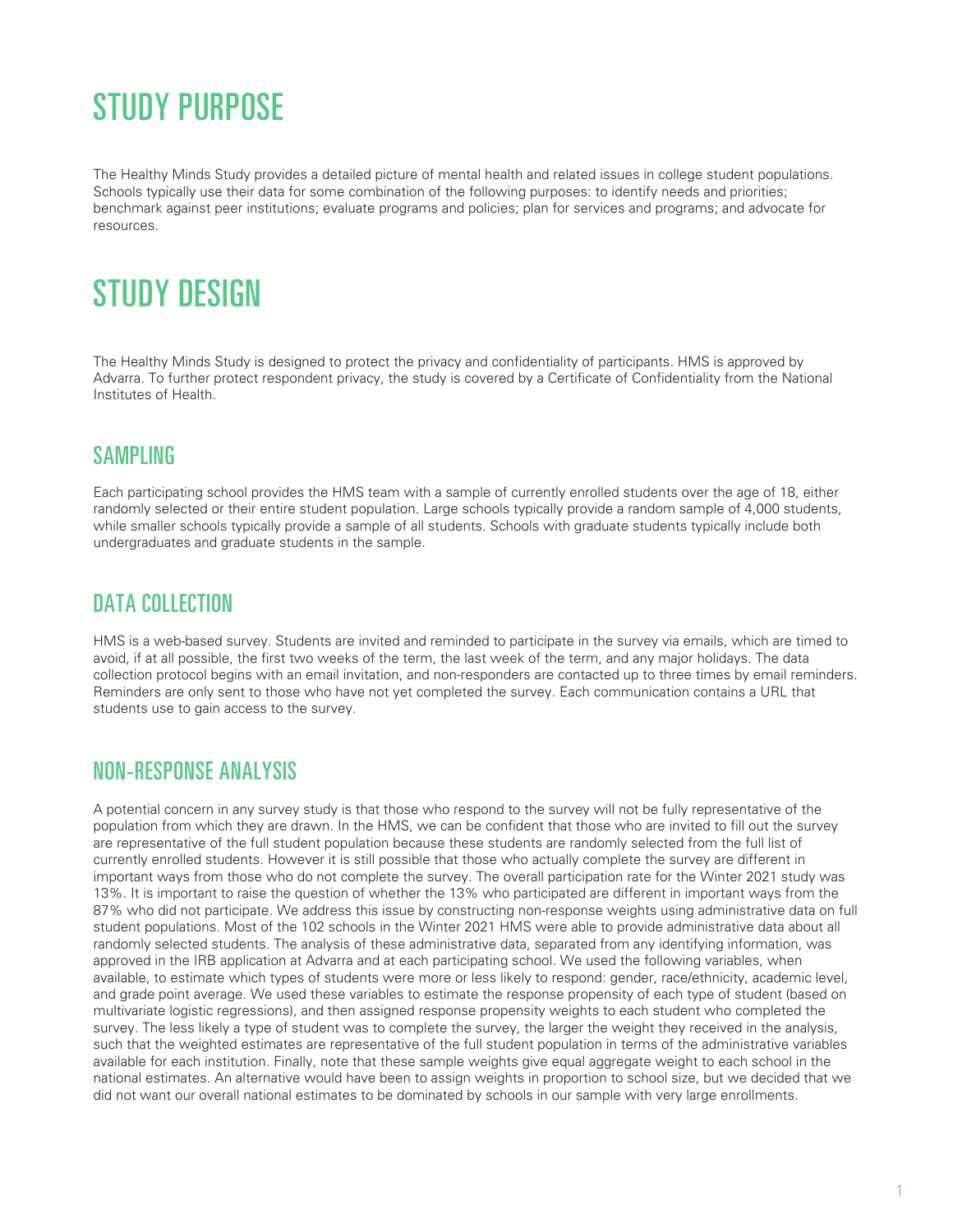# <span id="page-4-0"></span>ABOUT THIS REPORT

This data report provides descriptive statistics (percentages, mean values, etc.) from the sample of respondents at your institution for a set of key measures. In addition to the key measures highlighted in this report, an appendix is also included with descriptive statistics for each survey item (see below).

### APPENDIX

The appendix includes values for most measures in the three standard survey modules that are administered on all participating campuses: Demographics, Mental Health Status, and Mental Health Services Utilization/Help-Seeking. For each measure, the data tables display the following information: the value table for your institution, the 95% confidence interval for your institution's value, the value for the national sample, and an indicator if your institution's value is significantly higher or lower than the national value. All values in the appendix have been weighted to be representative of the full student populations to which they refer (see Non-response Analysis). Also note that for some measures, respondents were allowed to check more than one response category (e.g., they might have gone to more than one type of provider for mental health services), so the percentages sometimes add up to more than 100% across response categories. The 95% confidence intervals give a sense of how much uncertainty there is about each estimated value. This uncertainty exists because our estimates are based only on a random sample of students, rather than a complete census of the student population. However, some schools that had less than 4,000 students (the typical requested sample size), provided their entire population. For consistency sake, these schools were not treated any differently than those schools that provided a 4,000 student sample of their full population. Essentially, the confidence interval tells us that there is a 95% probability that the true population value is within this particular range. Because both the school-level and national values are only estimates based on random sampling, we cannot say for certain that your institution's true value is above or below the national value. But in cases where we can say that there is a 95% or higher statistical probability that your institution's value is higher or lower than the national value, we indicate this.

## EXPLORING YOUR DATA FURTHER

There are two options for exploring your data beyond what is in this report. First, you can use statistical software (e.g., SPSS, Stata, etc.) to analyze the full data set for your students, which has been provided to your school. Second, you will be able to log on to a user-friendly website with drop-down menus, at data.healthymindsnetwork.org.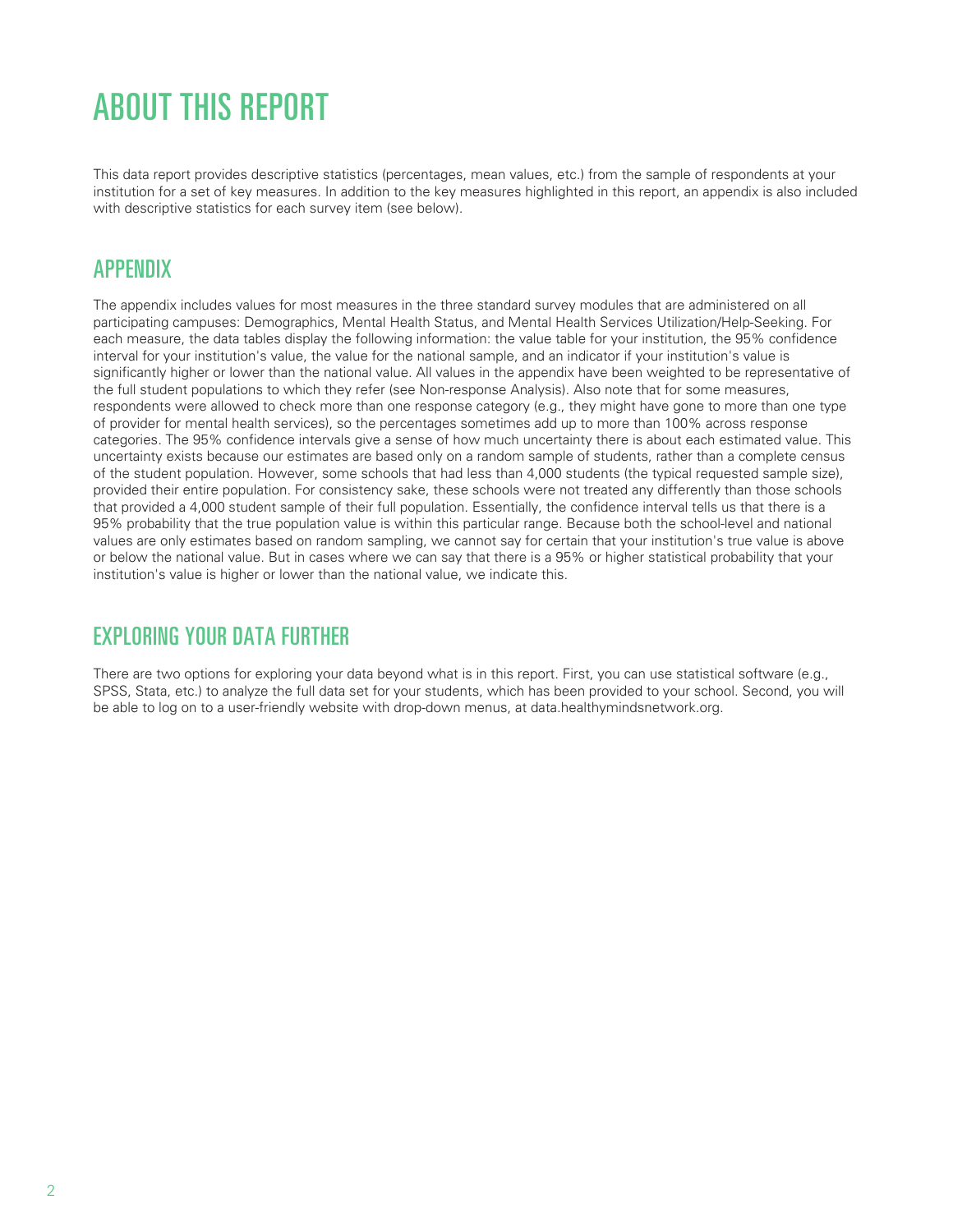# <span id="page-5-0"></span>KEY FINDINGS

This section offers a quick look at results that may be of special interest to your institution.

| Estimated values of selected measures for University of Oregon                                                                               | <b>Percentage of students</b> |
|----------------------------------------------------------------------------------------------------------------------------------------------|-------------------------------|
| Major depression (positive PHQ-9 screen)                                                                                                     | 27%                           |
| Depression overall, including major and moderate (positive PHQ-9 screen)                                                                     | 47%                           |
| Anxiety disorder (positive GAD-7 screen)                                                                                                     | 41%                           |
| Eating disorder (positive SCOFF screen)                                                                                                      | 17%                           |
| Non-suicidal self-injury (past year)                                                                                                         | 33%                           |
| Suicidal ideation (past year)                                                                                                                | 14%                           |
| Lifetime diagnoses of mental disorders                                                                                                       | 51%                           |
| Psychiatric medication (past year)                                                                                                           | 30%                           |
| Mental health therapy/counseling (past year)                                                                                                 | 40%                           |
| Any mental health therapy/counseling and/or psychiatric medication among students with positive<br>depression or anxiety screens (past year) | 61%                           |
| Personal stigma: agrees with "I would think less of someone who has received mental health<br>treatment."                                    | 3%                            |
| Perceived public stigma: agrees with "Most people would think less of someone who has received<br>mental health treatment."                  | 36%                           |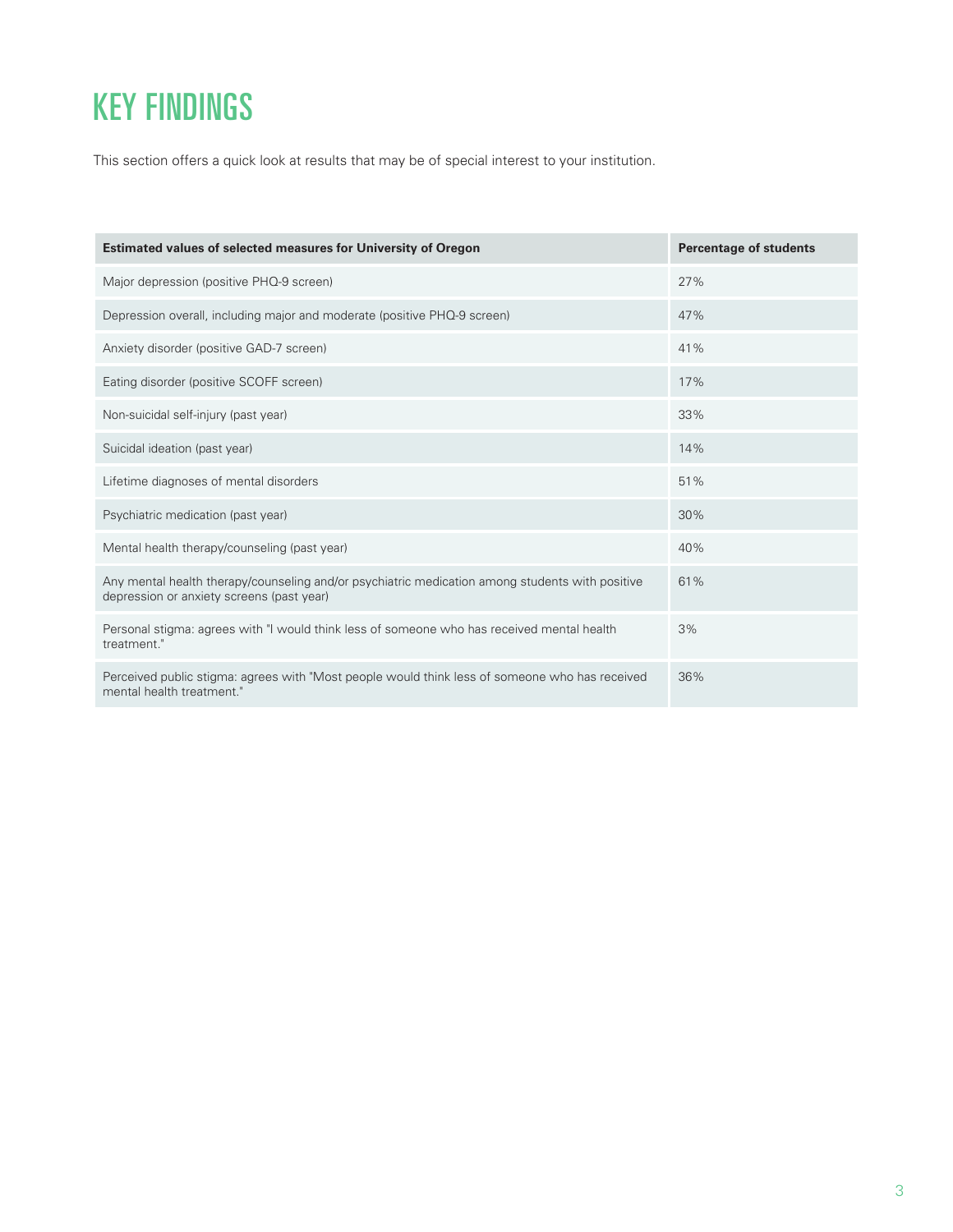# <span id="page-6-0"></span>SAMPLE CHARACTERISTICS (N=1100)





# 2% Fraternity or sorority house 17% Campus residence hall

2% Other 18% Parent or guardian's home 56% Off-campus, non-university housing 6% Other university housing

**Anti-racism**



within the campus community

WHI BLA LAT AMIN ARAB ASIAN PAC OTH 10% 20% 30% 40% 50% 60% 70%  $80\% - \frac{77\%}{ }$ 3% 12% 2% 2% 15% 1% 1%

**Race/ethnicity**

OTH Other PAC Pacific Islander ASIAN Asian/Asian American ARAB Arab/Middle Eastern or Arab American AMIN American Indian/Alaskan Native LAT Hispanic/Latino BLA African American/Black WHI White or Caucasian

**Class Format**



**Degree program**





- BA Bachelor's degree
- MA Master's degree
- JD JD
- MD MD
- PHD PhD or equivalent
- OTH Other ND Non-degree student

4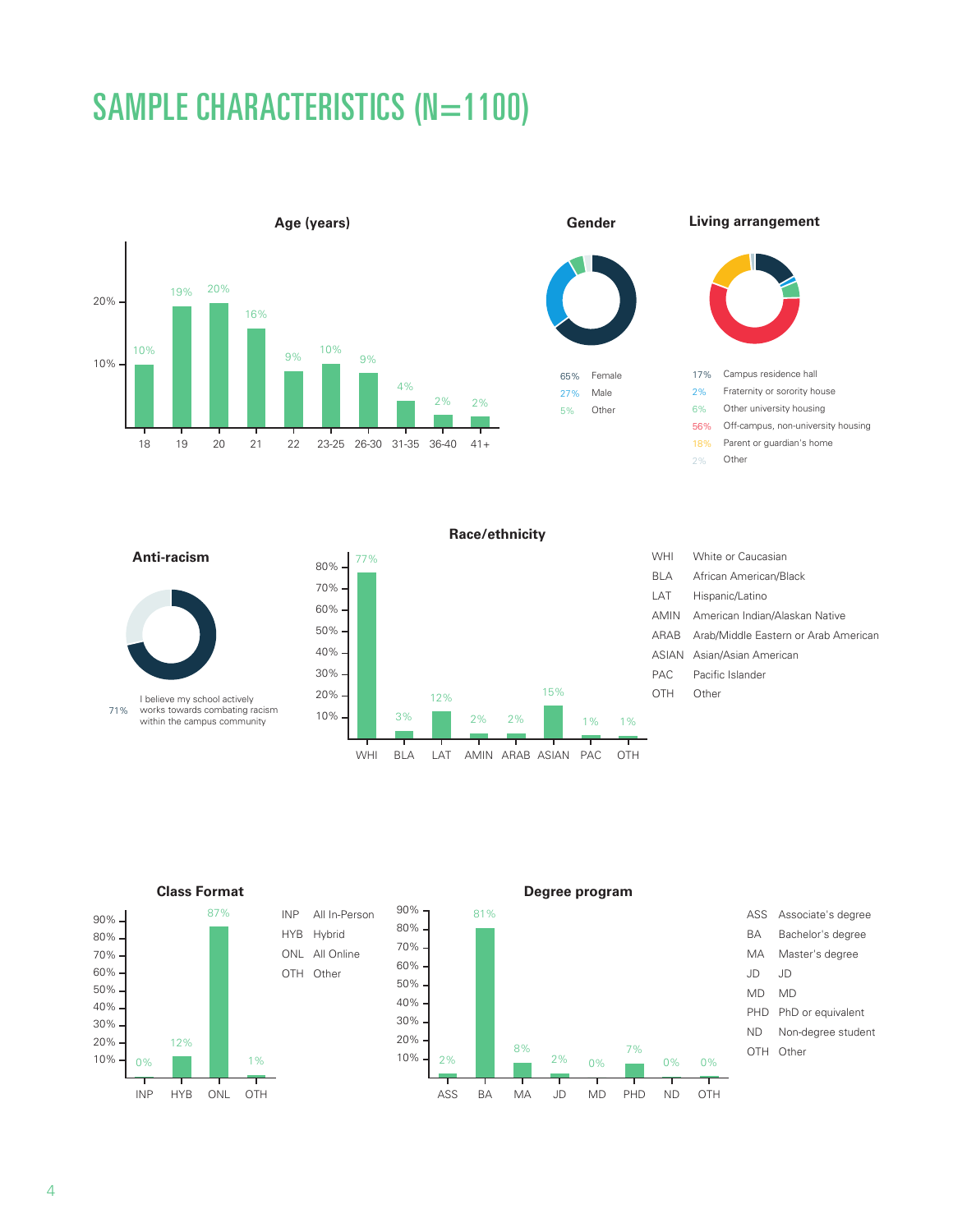<span id="page-7-0"></span>

OTH Other ONL All Online HYB Hybrid INP All In-Person

#### **Anti-racism**



I believe my school actively works towards combating racism within the campus community 71%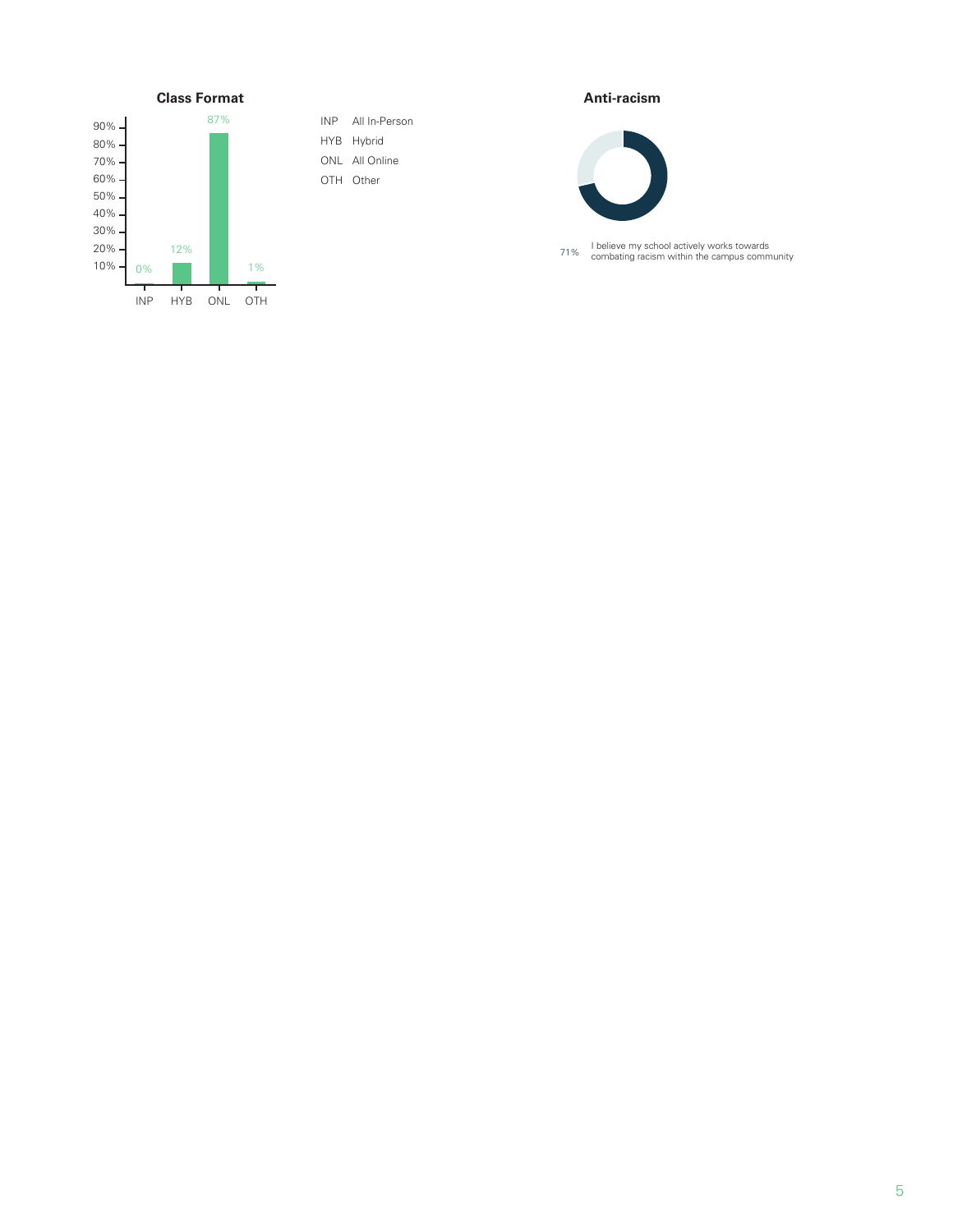# <span id="page-8-0"></span>PREVALENCE OF MENTAL HEALTH PROBLEMS

### DEPRESSION SCREEN

Depression is measured using the Patient Health Questionnaire-9 (PHQ-9), a nine-item instrument based on the symptoms provided in the Diagnostic and Statistical Manual for Mental Disorders for a major depressive episode in the past two weeks (Spitzer, Kroenke, & Williams, 1999). Following the standard algorithm for interpreting the PHQ-9, symptom levels are categorized as severe (score of 15+), moderate (score of 10-14), or mild/minimal (score <10).



### ANXIETY SCREEN

Anxiety is measured using the GAD-7, a seven-item screening tool for screening and severity measuring of generalized anxiety disorder in the past two weeks (Spitzer, Kroenke, Williams, & Lowe, 2006). Following the standard algorithm for interpreting the GAD-7, symptom levels are categorized as severe anxiety, moderate anxiety, or neither.

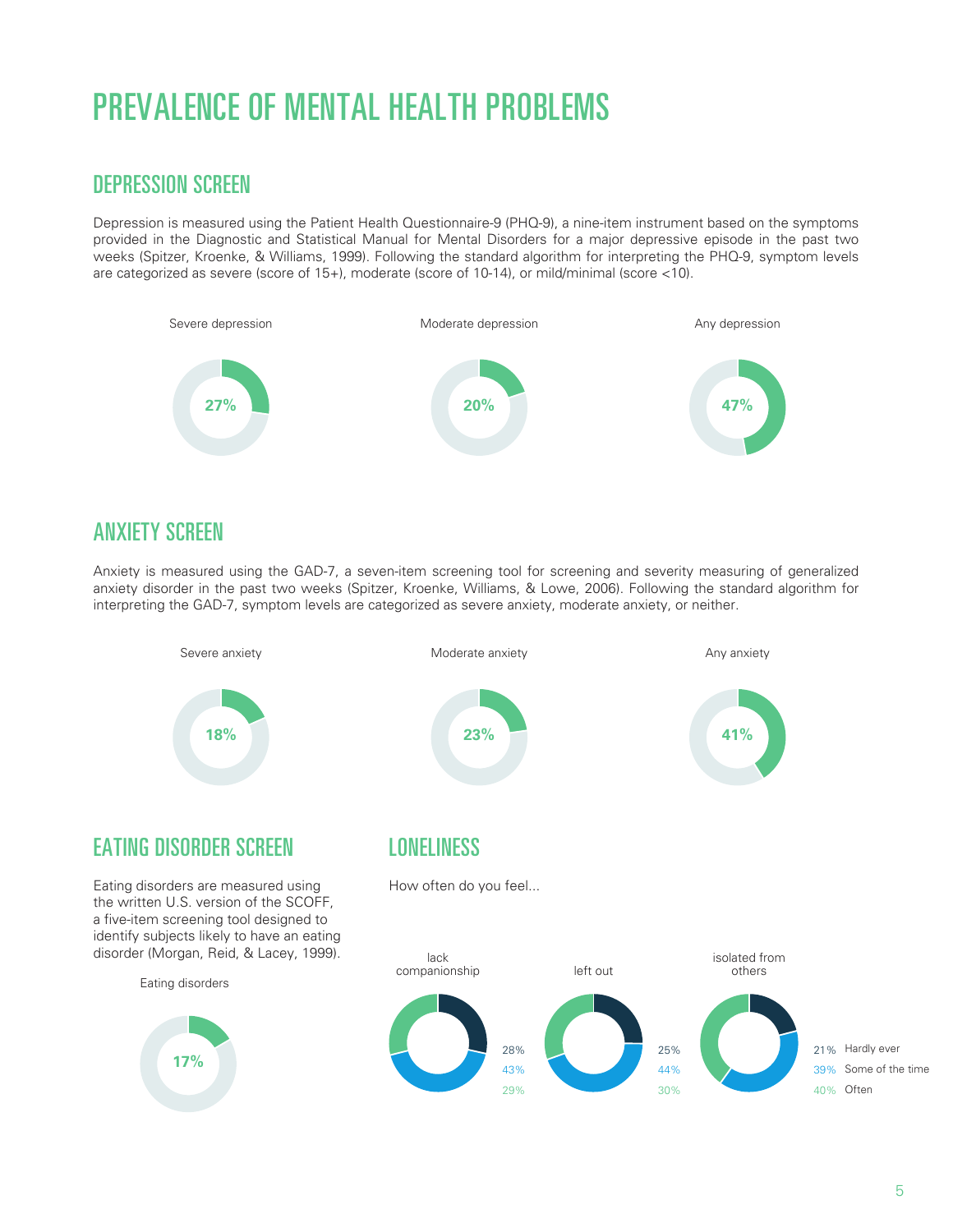## SUICIDALITY AND SELF-INJUROUS BEHAVIOR



## LIFETIME DIAGNOSES OF MENTAL DISORDERS

Have you ever been diagnosed with any of the following conditions by a health professional (e.g. primary care doctor, psychiatrist, psychologist, etc.)? (Select all that apply)

| 35%   | Depression or other mood disorders (e.g., major depressive disorder, persistent depressive disorder)                                                                                      |
|-------|-------------------------------------------------------------------------------------------------------------------------------------------------------------------------------------------|
| 3%    | Bipolar (e.g., bipolar I or II, cyclothymia)                                                                                                                                              |
| 41%   | Anxiety (e.g., generalized anxiety disorder, phobias)                                                                                                                                     |
| 3%    | Obsessive-compulsive or related disorders (e.g., obsessive-compulsive disorder, body dysmorphia)                                                                                          |
| 10%   | Trauma and Stressor Related Disorders (e.g., posttraumatic stress disorder)                                                                                                               |
| 11%   | Neurodevelopmental disorder or intellectual disability (e.g., attention deficit disorder, attention deficit hyperactivity disorder, intellectual<br>disability, autism spectrum disorder) |
| 6%    | Eating disorder (e.g., anorexia nervosa, bulimia nervosa)                                                                                                                                 |
| 0%    | Psychosis (e.g., schizophrenia, schizo-affective disorder)                                                                                                                                |
| $1\%$ | Personality disorder (e.g., antisocial personality disorder, paranoid personality disorder, schizoid personality disorder)                                                                |
| 2%    | Substance use disorder (e.g., alcohol abuse, abuse of other drugs)                                                                                                                        |
| 49%   | No, none of these                                                                                                                                                                         |

## ACADEMIC IMPAIRMENT

In the past 4 weeks, how many days have you felt that emotional or mental difficulties have hurt your academic performance?



POSITIVE MENTAL HEALTH

Positive mental health



Positive mental health (psychological well-being) is measured using The Flourishing Scale, an eight-item summary measure of the respondent's self-perceived success in important areas such as relationships, self-esteem, purpose, and optimism (Diener, Wirtz, Tov, Kim-Prieto, Choi, Oishi, & Biswas-Diener , 2009). The score ranges from 8-56, and we are using 48 as the threshold for positive mental health.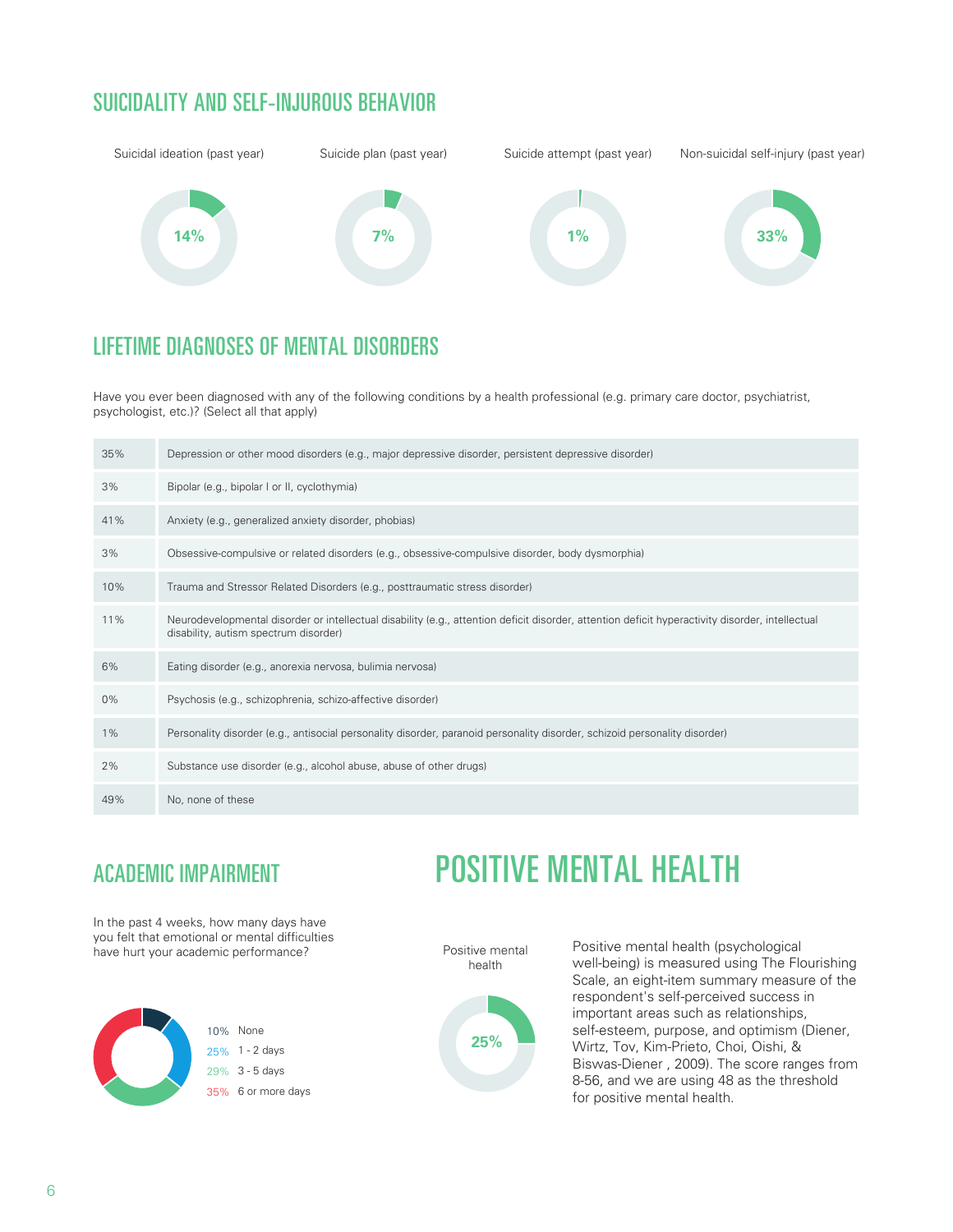# <span id="page-10-0"></span>HEALTH BEHAVIORS AND LIFESTYLE

#### **Drug use**

Over the past 30 days, have you used any of the following drugs? (Select all that apply)

| 40%   | Marijuana                                                                                                                                                                    |
|-------|------------------------------------------------------------------------------------------------------------------------------------------------------------------------------|
| 2%    | Cocaine (any form, including crack, powder, or freebase)                                                                                                                     |
| 0%    | Heroin                                                                                                                                                                       |
| 0%    | Opioid pain relievers (such as Vicodin, OxyContin, Percocet, Demerol, Dilaudid, codeine, hydrocodone, methadone, morphine) without a<br>prescription or more than prescribed |
| $1\%$ | Benzodiazepenes                                                                                                                                                              |
| 0%    | Methamphetamines (also known as speed, crystal meth, or ice)                                                                                                                 |
| 3%    | Other stimulants (such as Ritalin, Adderall) without a prescription or more than prescribed                                                                                  |
| $1\%$ | MDMA (also known as Ecstasy or Molly)                                                                                                                                        |
| 0%    | Ketamine (also known as K, Special K)                                                                                                                                        |
| $1\%$ | LSD (also known as acid)                                                                                                                                                     |
| 3%    | Psilocybin (also known as magic mushrooms, boomers, shrooms)                                                                                                                 |
| $1\%$ | Kratom                                                                                                                                                                       |
| 0%    | Athletic performance enhancers (anything that violates policies set by school or any athletic governing body)                                                                |
| $1\%$ | Other drugs without a prescription                                                                                                                                           |
| 58%   | No, none of these                                                                                                                                                            |

#### **Binge drinking**

The following questions ask about how much you drink. A "drink" means any of the following:

- A 12-ounce can or bottle of beer
- A 4-ounce glass of wine
- A shot of liquor straight or in a mixed drink

During the last two weeks, how many times have you had 4 (female), 5 (male), 4 or 5 (other gender) or more drinks in a row? (among those with any alcohol use)



#### **Exercise**

In the past 30 days, about how many hours per week on average did you spend exercising? (include any exercise of moderate or higher intensity, where "moderate intensity" would be roughly equivalent to brisk walking or bicycling)

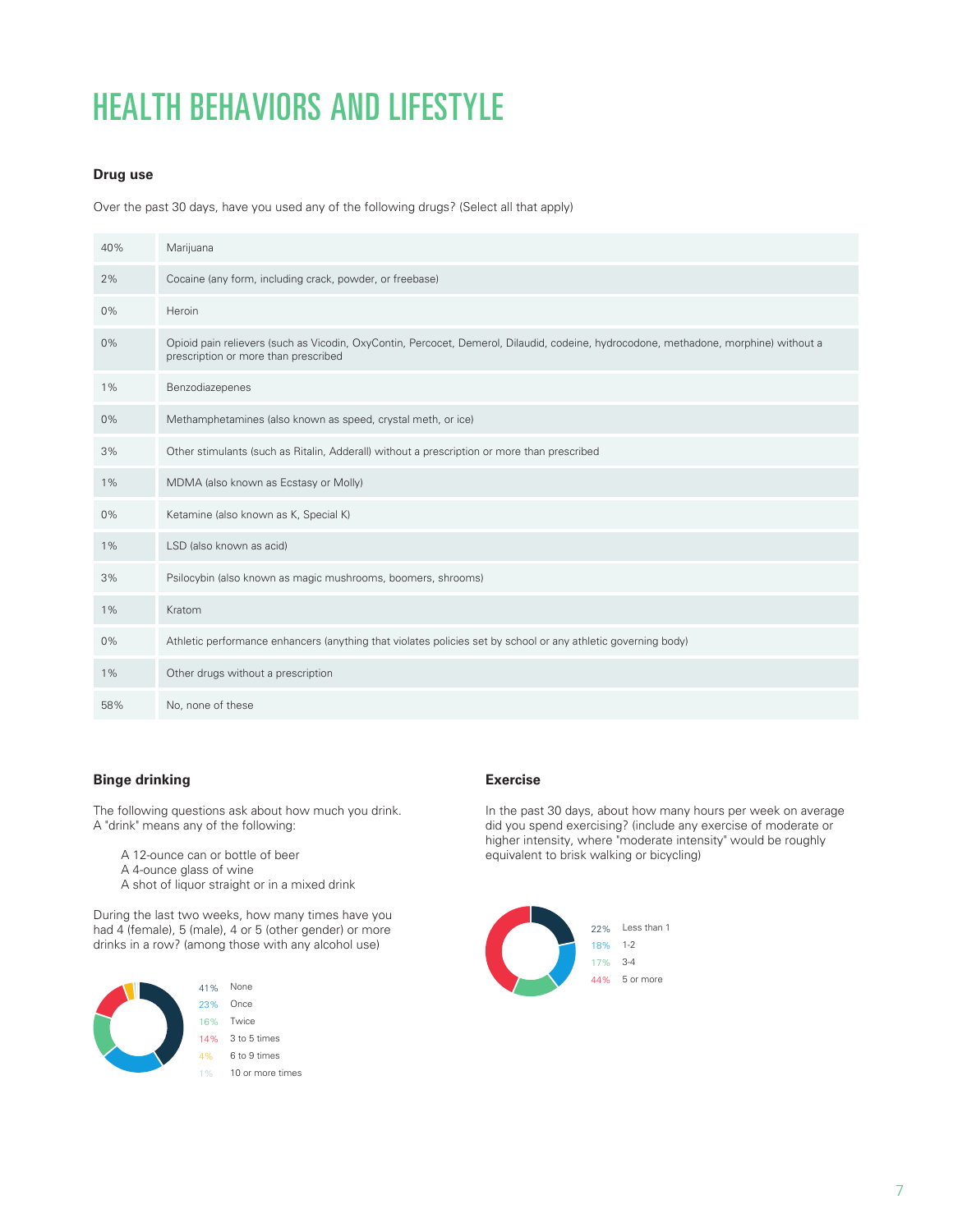# <span id="page-11-0"></span>ATTITUDES AND BELIEFS ABOUT MENTAL HEALTH SERVICES

### **KNOWLEDGE**

#### **Knowledge of campus mental health resources**

If I needed to seek professional help for my mental or emotional health, I would know where to go to access resources from my school.



### **Perceived need (past year)**

In the past 12 months, I needed help for emotional or mental health problems such as feeling sad, blue, anxious or nervous.



#### **Perceived need (current)**

I currently need help for emotional or mental health problems such as feeling sad, blue, anxious or nervous.



7% Somewhat disagree 26% Somewhat agree

2% Strongly disagree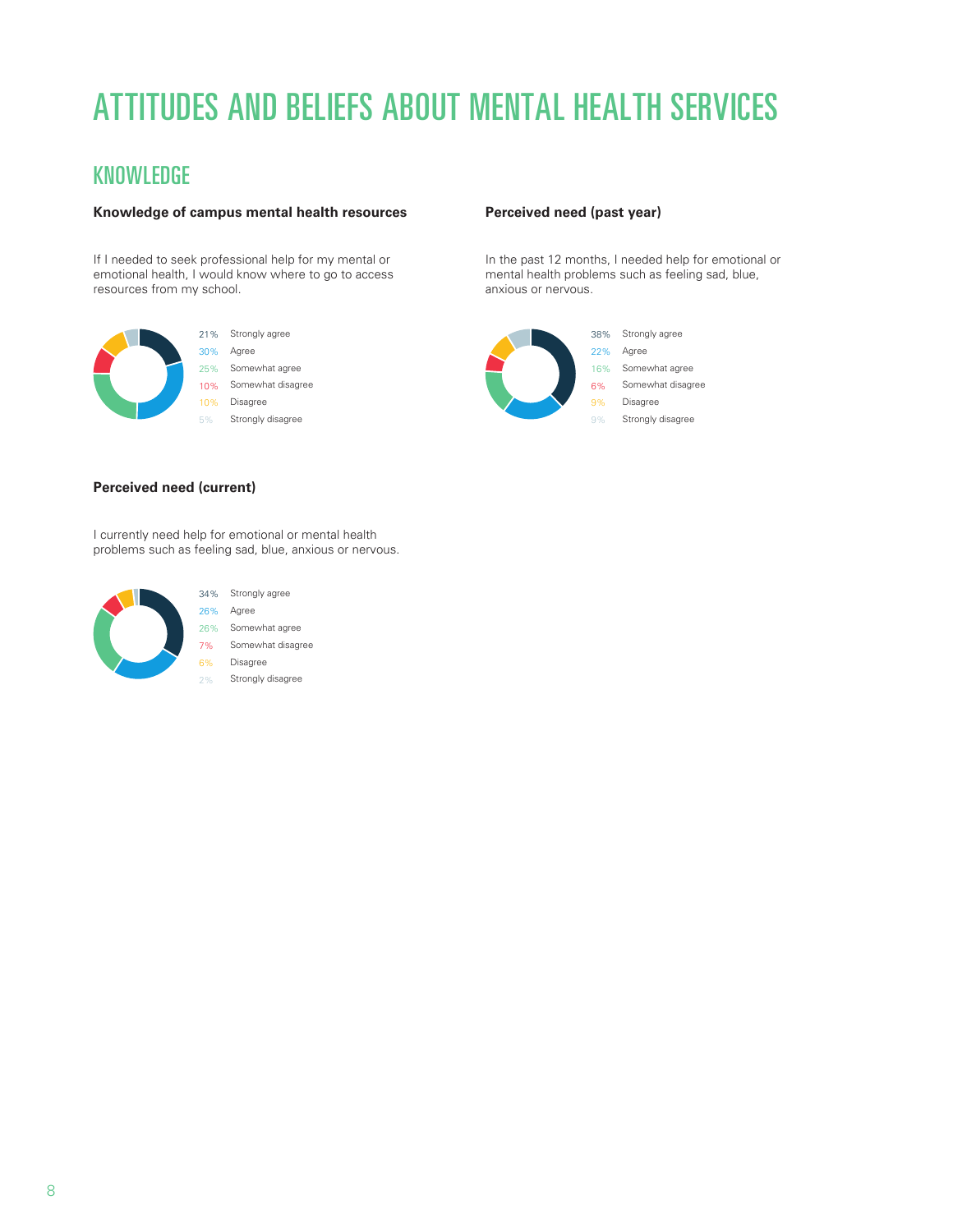# <span id="page-12-0"></span>USE OF SERVICES

### **Psychotropic medication use, all students (past year)**

In the past 12 months have you taken any of the following types of medications? Please count only those you took, or are taking, several times per week. (Select all that apply)

| 8%    | Psychostimulants (e.g., methylphenidate (Ritalin, or Concerta), amphetamine salts (Adderall), dextroamphetamine (Dexedrine), etc.)                                     |
|-------|------------------------------------------------------------------------------------------------------------------------------------------------------------------------|
| 22%   | Anti-depressants (e.g., fluoxetine (Prozac), sertraline (Zoloft), paroxetine (Paxil), escitalopram (Lexapro), venlafaxine (Effexor), buproprion<br>(Wellbutrin), etc.) |
| $1\%$ | Anti-psychotics (e.g., haloperidol (Haldol), clozapine (Clozaril), risperidone (Risperdal), olanzapine (Zyprexa), etc.)                                                |
| 9%    | Anti-anxiety medications (e.g., Iorazepam (Ativan), clonazepam (Klonopin), alprazolam (Xanax), buspirone (BuSpar), etc.)                                               |
| 3%    | Mood stabilizers (e.g., lithium, valproate (Depakote), lamotrigine (Lamictal), carbamazapine (Tegretol), etc.)                                                         |
| 4%    | Sleep medications (e.g., zolpidem (Ambien), zaleplon (Sonata), etc.)                                                                                                   |
| 3%    | Other medication for mental or emotional health                                                                                                                        |
| 70%   | None                                                                                                                                                                   |

#### **Psychotropic medication use among students with positive depression or anxiety screens (past year)**

In the past 12 months have you taken any of the following types of medications? Please count only those you took, or are taking, several times per week. (Select all that apply)

| 10%   | Psychostimulants (e.g., methylphenidate (Ritalin, or Concerta), amphetamine salts (Adderall), dextroamphetamine (Dexedrine), etc.)                                    |
|-------|-----------------------------------------------------------------------------------------------------------------------------------------------------------------------|
| 29%   | Antidepressants (e.g., fluoxetine (Prozac), sertraline (Zoloft), paroxetine (Paxil), escitalopram (Lexapro), venlafaxine (Effexor), buproprion<br>(Wellbutrin), etc.) |
| $1\%$ | Anti-psychotics (e.g., haloperidol (Haldol), clozapine (Clozaril), risperidone (Risperdal), olanzapine (Zyprexa), etc.)                                               |
| 14%   | Anti-anxiety medications (e.g., Iorazepam (Ativan), clonazepam (Klonopin), alprazolam (Xanax), buspirone (BuSpar), etc.)                                              |
| 3%    | Mood stabilizers (e.g., lithium, valproate (Depakote), lamotrigine (Lamictal), carbamazapine (Tegretol), etc.)                                                        |
| 5%    | Sleep medications (e.g., zolpidem (Ambien), zaleplon (Sonata), etc.)                                                                                                  |
| 4%    | Other medication for mental or emotional health                                                                                                                       |
| 61%   | None                                                                                                                                                                  |

#### **Mental health care access**

How has your access to mental health care been affected by the COVID-19 pandemic?

| 16% | Much more difficult or limited access                        |
|-----|--------------------------------------------------------------|
| 25% | Somewhat more difficult or limited access                    |
| 29% | No significant change in access                              |
| 3%  | Somewhat less difficult or limited access                    |
| 2%  | Much less difficult or limited access                        |
| 25% | Don't know or not applicable (have not tried to access care) |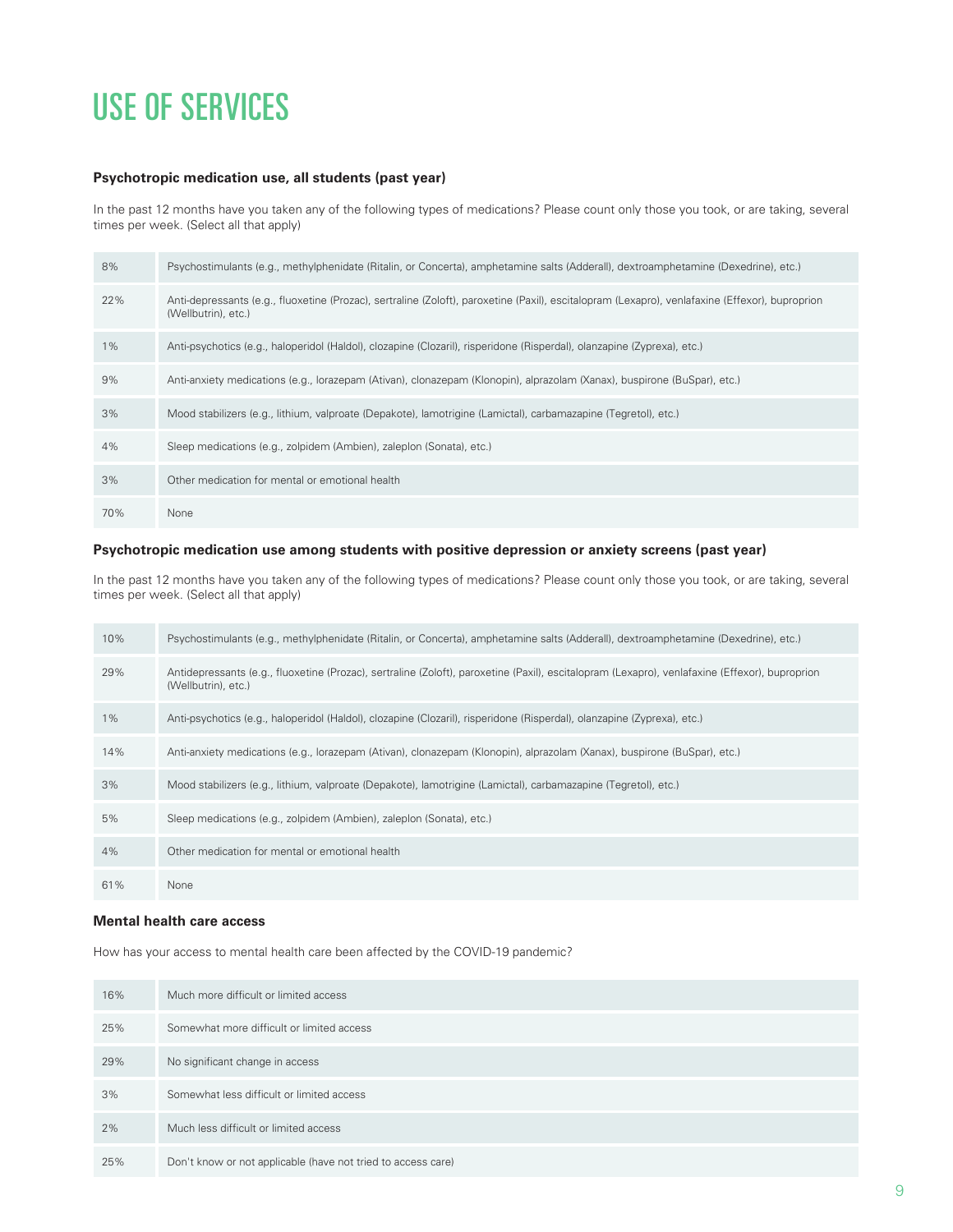#### **Mental health counseling/therapy, all students (past year)**

In the past 12 months have you received counseling or therapy for your mental or emotional health from a health professional (such as psychiatrist, psychologist, social worker, or primary care doctor)?



#### **Mental health counseling/therapy among students with positive depression or anxiety screens (past year)**

In the past 12 months have you received counseling or therapy for your mental or emotional health from a health professional (such as psychiatrist, psychologist, social worker, or primary care doctor)?



#### **Mental health counseling/therapy, all students (lifetime)**

Have you ever received counseling or therapy for mental health concerns?



#### **Mental health counseling/therapy among students with positive depression or anxiety screens (lifetime)**

Have you ever received counseling or therapy for mental health concerns?



### **Informal help-seeking**

In the past 12 months have you received counseling or support for your mental or emotional health from any of the following sources? (Select all that apply)

| 25%   | Roommate                                       |
|-------|------------------------------------------------|
| 49%   | Friend (who is not a roommate)                 |
| 35%   | Significant other                              |
| 45%   | Family member                                  |
| 2%    | Religious counselor or other religious contact |
| 2%    | Support group                                  |
| $0\%$ | Other non-clinical source                      |
| 23%   | None of the above                              |
| 4%    | Faculty member/professor                       |
| $1\%$ | Staff member                                   |

### **Barriers to help-seeking**

In the past 12 months, which of the following factors have caused you to receive fewer services (counseling, therapy, or medications) for your mental or emotional health than you would have otherwise received? (Select all that apply)

| 6%  | I haven't had the chance to go but I plan to                                |
|-----|-----------------------------------------------------------------------------|
| 27% | No need for services                                                        |
| 21% | Financial reasons (too expensive, not covered by insurance)                 |
| 24% | Not enough time                                                             |
| 25% | Not sure where to go                                                        |
| 18% | Difficulty finding an available appointment                                 |
| 19% | Prefer to deal with issues on my own or with support from<br>family/friends |
| 2%  | Privacy concerns                                                            |
| 5%  | People providing services don't understand me                               |
| 9%  | Other                                                                       |
| 14% | No barriers                                                                 |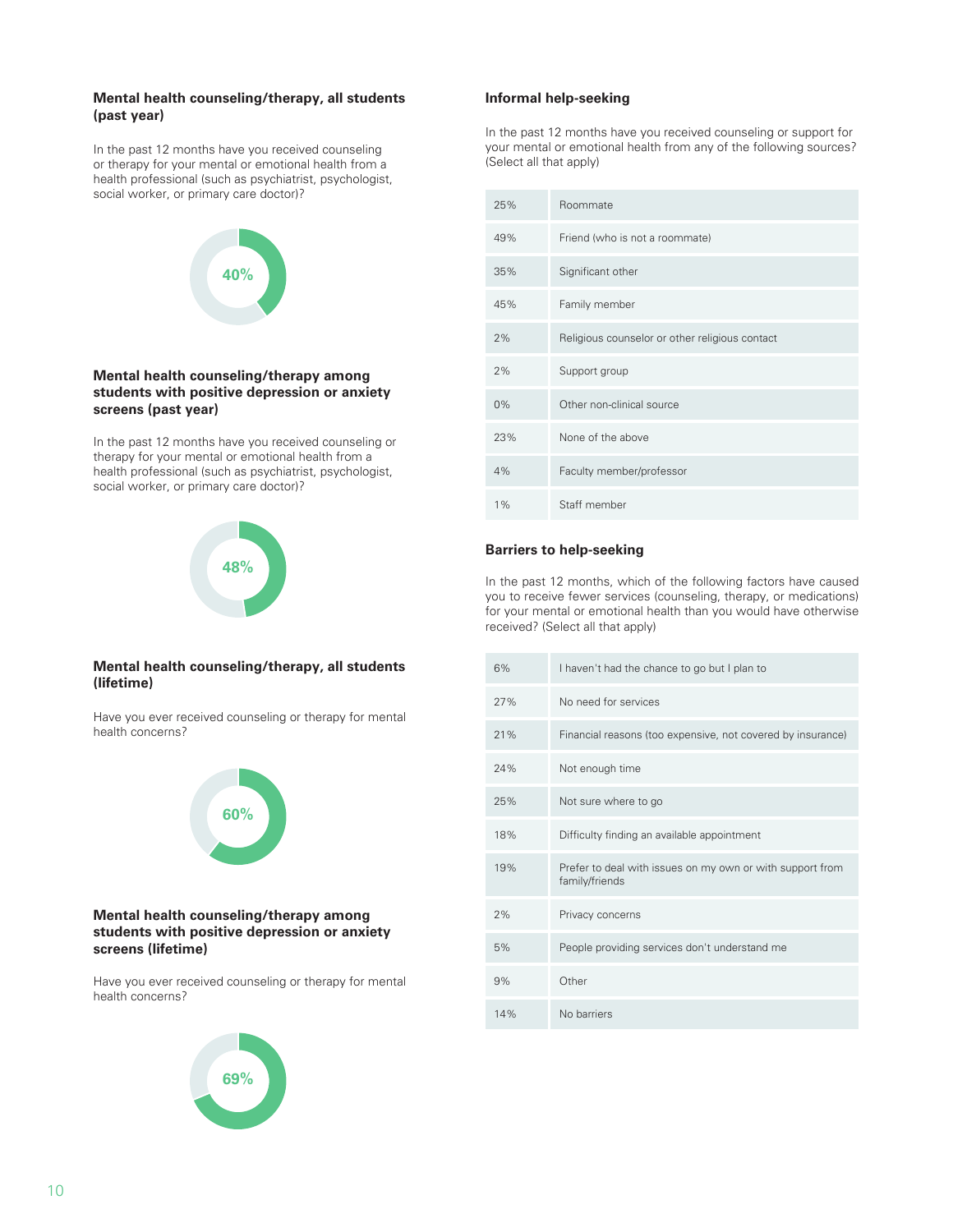# <span id="page-14-0"></span>**REFERENCES**

### MENTAL HEALTH SCREENS

Diener, E., Wirtz, D., Tov, W., Kim-Prieto, C., Choi, D., Oishi, S., & Biswas-Diener, R. (2009). New measures of well-being: Flourishing and positive and negative feelings. Social Indicators Research, 39, 247-266.

Morgan, J. F., Reid, F., & Lacey, J. H. (1999). The SCOFF questionnaire: assessment of a new screening tool for eating disorders BMJ, 319(7223), 1467-1468.

Spitzer, R. L., Kroenke, K., Williams, J. B., & Patient Health Questionnaire Primary Care Study Group. (1999). Validation and utility of a self-report version of PRIME-MD: the PHQ primary care study. JAMA, 282(18), 1737-1744.

Spitzer, R. L., Kroenke, K., Williams, J. B., & L¶we, B. (2006). A brief measure for assessing generalized anxiety disorder: the GAD-7. Archives of Internal Medicine, 166(10), 1092-1097.

## SELECTED ARTICLES PUBLISHED WITH HMS DATA

Eisenberg, D., Golberstein, E., Hunt, J. (2009). Mental Health and Academic Success in College. B.E. Journal of Economic Analysis & Policy 9(1) (Contributions): Article 40.

Eisenberg, D., Hunt, J.B., Speer, N., Zivin, K. (2011). Mental Health Service Utilization among College Students in the United States. Journal of Nervous and Mental Disease 199(5): 301-308.

Eisenberg, D., Chung, H. (2012). Adequacy of Depression Treatment in College Student Populations. General Hospital Psychiatry 34(3):213-220.

Eisenberg, D., Speer, N., Hunt, J.B. (2012). Attitudes and Beliefs about Treatment among College Students with Untreated Mental Health Problems. Psychiatric Services 63(7): 711-713.

Eisenberg, D., Hunt, J.B., Speer, N. (2013). Mental Health in American Colleges and Universities: Variation across Student Subgroups and across Campuses. Journal of Nervous and Mental Disease 201(1): 60-67.

Lipson, S., Gaddis, S.M., Heinze, J., Beck, K., Eisenberg, D. (2015). Variations in Student Mental Health and Treatment Utilization Across US Colleges and Universities. Journal of American College Health, 63(6): 388-396.

Lipson, S., Zhou, S., Wagner, B., Beck, K., Eisenberg, D. (2016). Major differences: Variations in student mental health and service utilization across academic disciplines. Journal of College Student Psychotherapy, 30(1), 23-41.

Email: healthyminds@umich.edu Website: www.healthymindsnetwork.org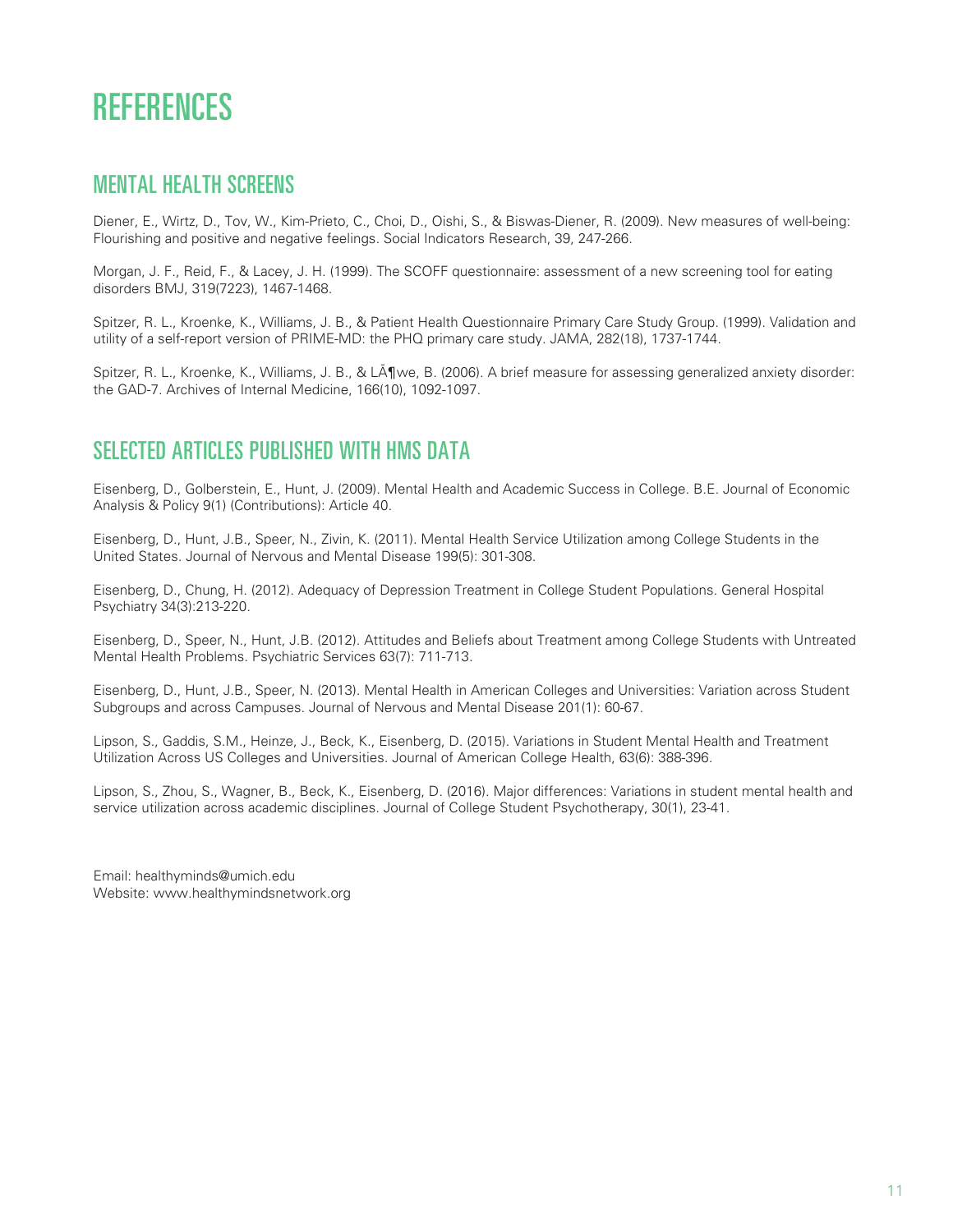# <span id="page-15-0"></span>APPENDIX: DESCRIPTIVE STATISTICS FOR SURVEY ITEMS

| <b>MEASURE</b>                                                                                                                                                                          | All Students                                       | 95% CONFIDENCE<br><b>INTERVAL</b>                                                                                                  | <b>NATIONAL</b><br>SAMPLE                           | Significantly Different<br>from National Sample                                                                  |
|-----------------------------------------------------------------------------------------------------------------------------------------------------------------------------------------|----------------------------------------------------|------------------------------------------------------------------------------------------------------------------------------------|-----------------------------------------------------|------------------------------------------------------------------------------------------------------------------|
|                                                                                                                                                                                         | <b>Respondent Characteristics</b>                  |                                                                                                                                    |                                                     |                                                                                                                  |
| Sample<br>Ν<br>Response Rate                                                                                                                                                            | 1100<br>14%                                        |                                                                                                                                    |                                                     |                                                                                                                  |
| Gender<br>Female<br>Male<br>Other                                                                                                                                                       | 65%<br>27%<br>5%                                   | $(62\%, 68\%)$<br>$(24\%, 30\%)$<br>$(4\%, 7\%)$                                                                                   | 58%<br>39%<br>3%                                    | X<br>$\mathsf X$<br>$\mathsf X$                                                                                  |
| Race/Ethnicity<br>White / Caucasian<br>Black / African American<br>Hispanic / Latino<br>American Indian<br>Arab / Middle Eastern<br>Asian / Asian American<br>Pacific Islander<br>Other | 77%<br>3%<br>12%<br>2%<br>2%<br>15%<br>1%<br>$1\%$ | $(75\%, 80\%)$<br>$(2\%, 5\%)$<br>$(10\%, 14\%)$<br>$(1\%, 3\%)$<br>$(1\%, 3\%)$<br>$(13\%, 17\%)$<br>$(1\%, 2\%)$<br>$(1\%, 2\%)$ | 63%<br>17%<br>12%<br>2%<br>2%<br>11%<br>$1\%$<br>2% | X<br>X<br>X<br>$\times$                                                                                          |
| Country<br>US Resident / Citizen<br>International                                                                                                                                       | 96%<br>4%                                          | $(95\%, 97\%)$<br>$(3\%, 5\%)$                                                                                                     | 94%<br>6%                                           | $\boldsymbol{\mathsf{X}}$<br>$\times$                                                                            |
| Residence<br>Campus residence hall<br>Fraternity / sorority house<br>Other campus housing<br>Off-campus / non-university housing<br>Parent or guardian's home<br>Other                  | 17%<br>2%<br>6%<br>56%<br>18%<br>2%                | $(14\%, 19\%)$<br>$(1\%, 3\%)$<br>$(4\%, 7\%)$<br>$(53\%, 59\%)$<br>$(15\%, 20\%)$<br>$(1\%, 2\%)$                                 | 21%<br>1%<br>6%<br>38%<br>30%<br>4%                 | X<br>X<br>Χ<br>$\boldsymbol{\times}$<br>X                                                                        |
| Academic level<br>Associates<br><b>Bachelors</b><br><b>Masters</b><br>JD<br><b>MD</b><br>PhD or equivalent<br>Other<br>Non-degree                                                       | 2%<br>81%<br>8%<br>2%<br>$0\%$<br>7%<br>0%<br>0%   | $(1\%, 3\%)$<br>$(78\%, 83\%)$<br>$(6\%, 9\%)$<br>$(1\%, 3\%)$<br>$(0\%, 0\%)$<br>$(6\%, 9\%)$<br>$(0\%, 1\%)$<br>$(0\%, 1\%)$     | 18%<br>64%<br>11%<br>0%<br>$1\%$<br>3%<br>2%<br>2%  | X<br>$\boldsymbol{\times}$<br>$\boldsymbol{\mathsf{X}}$<br>$\mathsf X$<br>X<br>$\boldsymbol{\times}$<br>$\times$ |
| Ever trained for or served in the military<br>(Armed Forces, Reserves, or National<br>Guard)                                                                                            | 2%                                                 | $(1\%, 3\%)$                                                                                                                       | 3%                                                  | $\mathsf X$                                                                                                      |
| Age<br>18-22<br>23-25<br>26-30<br>$31+$                                                                                                                                                 | 74%<br>10%<br>9%<br>8%                             | $(71\%, 76\%)$<br>$(8\%, 12\%)$<br>$(7\%, 10\%)$<br>$(6\%, 9\%)$                                                                   | 66%<br>11%<br>9%<br>13%                             | $\mathsf X$<br>X                                                                                                 |
| Highest educational attainment of either<br>parent<br>Less than high school degree<br>High school degree<br>College degree<br>Graduate degree                                           | 2%<br>19%<br>36%<br>43%                            | $(1\%, 3\%)$<br>$(16\%, 21\%)$<br>$(33\%, 40\%)$<br>$(40\%, 46\%)$                                                                 | 5%<br>27%<br>38%<br>30%                             | $\boldsymbol{\mathsf{X}}$<br>X<br>$\boldsymbol{\mathsf{X}}$                                                      |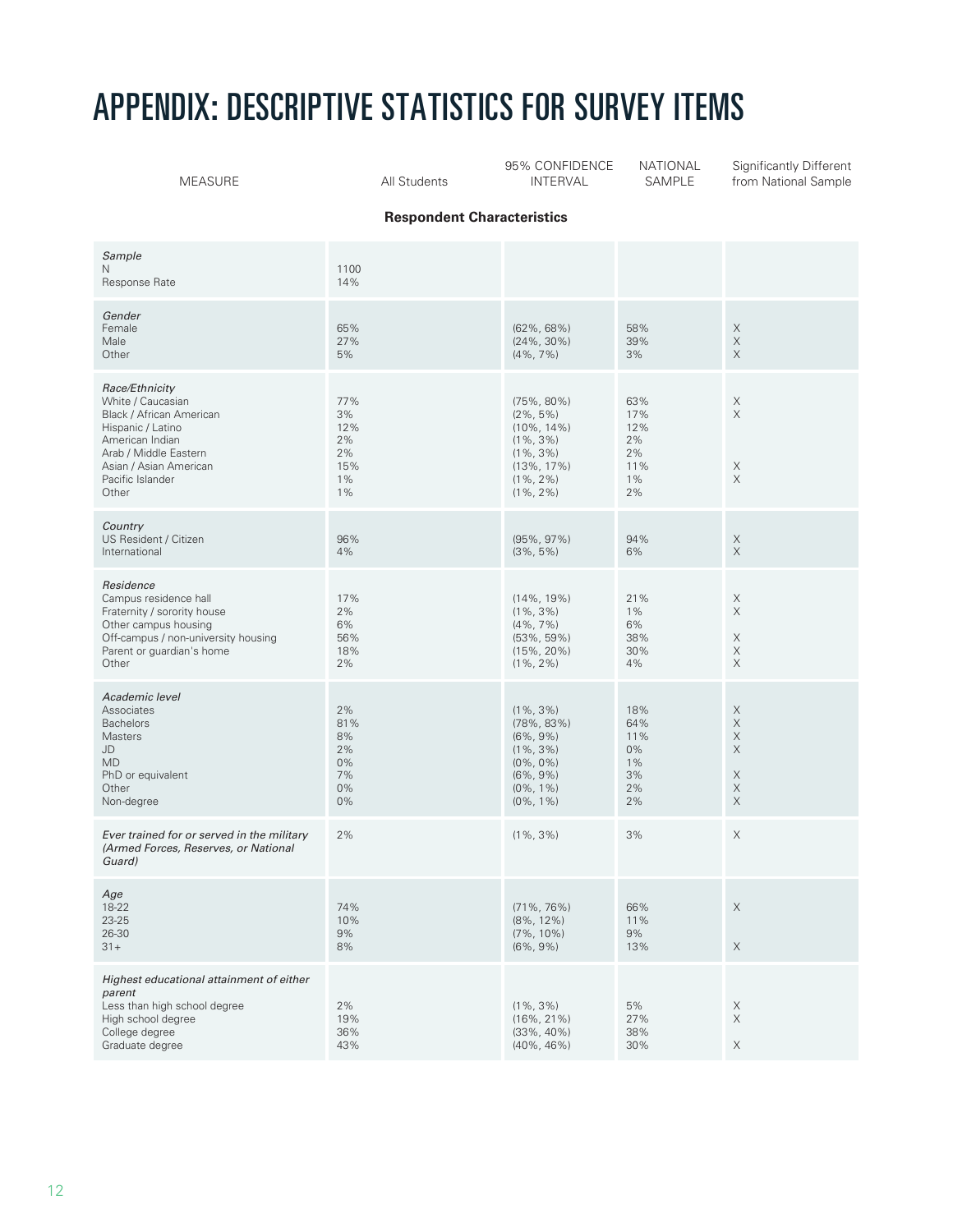### **Respondent Characteristics**

| <b>MEASURE</b>                                                                                                                                                                                                  | All Students                                 | 95% CONFIDENCE<br><b>INTERVAL</b>                                                                                            | <b>NATIONAL</b><br>SAMPLE                          | Significantly Different<br>from National Sample |
|-----------------------------------------------------------------------------------------------------------------------------------------------------------------------------------------------------------------|----------------------------------------------|------------------------------------------------------------------------------------------------------------------------------|----------------------------------------------------|-------------------------------------------------|
| Religiosity<br>Very important<br>Important<br>Neutral<br>Unimportant<br>Very unimportant                                                                                                                        | 8%<br>13%<br>23%<br>21%<br>35%               | $(6\%, 10\%)$<br>$(11\%, 15\%)$<br>$(20\%, 26\%)$<br>$(18\%, 24\%)$<br>$(32\%, 38\%)$                                        | 24%<br>22%<br>25%<br>14%<br>16%                    | $\mathsf X$<br>$\times$<br>X<br>$\times$        |
| <b>Current financial situation</b><br>Always stressful<br>Often stressful<br>Stressful<br>Rarely Stressful<br>Never Stressful                                                                                   | 13%<br>21%<br>34%<br>24%<br>8%               | $(11\%, 15\%)$<br>$(19\%, 24\%)$<br>$(31\%, 37\%)$<br>$(21\%, 26\%)$<br>$(7\%, 10\%)$                                        | 15%<br>24%<br>35%<br>19%<br>7%                     | X<br>X                                          |
| Financial situation growing up<br>Always stressful<br>Often stressful<br>Stressful<br>Rarely Stressful<br>Never Stressful                                                                                       | 12%<br>14%<br>25%<br>32%<br>17%              | $(10\%, 14\%)$<br>$(12\%, 17\%)$<br>$(22\%, 28\%)$<br>$(29\%, 35\%)$<br>$(15\%, 19\%)$                                       | 13%<br>19%<br>29%<br>26%<br>14%                    | X<br>$\mathsf X$<br>X<br>$\times$               |
| Relationship status<br>Single<br>In a relationship<br>Married or domestic partnership<br>Divorced                                                                                                               | 54%<br>37%<br>7%<br>$1\%$                    | $(51\%, 58\%)$<br>$(34\%, 40\%)$<br>$(6\%, 9\%)$<br>$(0\%, 1\%)$                                                             | 51%<br>34%<br>13%<br>$1\%$                         | X<br>X                                          |
| Sexual orientation<br>Heterosexual<br>Bisexual<br>Gay / lesbian<br>Queer<br>Questioning<br>Other                                                                                                                | 65%<br>18%<br>3%<br>8%<br>6%<br>4%           | $(62\%, 68\%)$<br>$(16\%, 21\%)$<br>$(2\%, 4\%)$<br>$(6\%, 10\%)$<br>$(4\%, 7\%)$<br>$(3\%, 6\%)$                            | 78%<br>12%<br>3%<br>3%<br>3%<br>3%                 | X<br>$\times$<br>X<br>$\times$                  |
| Chronic disease<br><b>Diabetes</b><br>High blood pressure<br>Asthma<br>Thyroid disease (e.g., hypothyroid or<br>hyperthyroid)<br>Gastrointestinal disease (e.g., Crohn's<br>Disease, Ulcerative Colitis)        | 1%<br>2%<br>14%<br>3%<br>2%                  | $(0\%, 1\%)$<br>$(1\%, 3\%)$<br>$(12\%, 17\%)$<br>$(2\%, 4\%)$<br>$(1\%, 2\%)$                                               | 2%<br>4%<br>15%<br>3%<br>2%                        | X<br>$\times$                                   |
| Arthritis<br>Sickle cell anemia<br>Seizure disorders (e.g., epilepsy)<br>Cancers<br>High cholesterol<br><b>HIV/AIDS</b><br>Other autoimmune disorder (please specify)<br>Other chronic disease (please specify) | 1%<br>0%<br>1%<br>0%<br>2%<br>0%<br>3%<br>5% | $(1\%, 2\%)$<br>$(0\%, 0\%)$<br>$(0\%, 1\%)$<br>$(0\%, 1\%)$<br>$(1\%, 2\%)$<br>$(0\%, 0\%)$<br>$(2\%, 4\%)$<br>$(4\%, 6\%)$ | 2%<br>0%<br>$1\%$<br>$1\%$<br>3%<br>0%<br>2%<br>5% | X                                               |

### **Mental Health Measures**

| <b>Positive Mental Health</b><br>Flourishing Scale (8-56)                                                                                                                                                                                  | 40.9                                           | (40.3, 41.5)                                                                                                            | 43.1                                         | X                     |
|--------------------------------------------------------------------------------------------------------------------------------------------------------------------------------------------------------------------------------------------|------------------------------------------------|-------------------------------------------------------------------------------------------------------------------------|----------------------------------------------|-----------------------|
| Depression (PHQ-9)<br>Overall score (0-27)<br>In moderate range (10-14)<br>In moderately severe range (15-19)<br>In severe range (20-27)<br>Major depression (positive screen)<br>Other depression (positive screen)<br>Depression overall | 10.5<br>18%<br>14%<br>10%<br>27%<br>20%<br>47% | (10.1, 10.9)<br>$(15\%, 20\%)$<br>$(11\%, 16\%)$<br>$(9\%, 12\%)$<br>$(24\%, 30\%)$<br>$(17\%, 23\%)$<br>$(44\%, 51\%)$ | 9.1<br>17%<br>11%<br>8%<br>22%<br>19%<br>41% | X<br>X<br>X<br>X<br>X |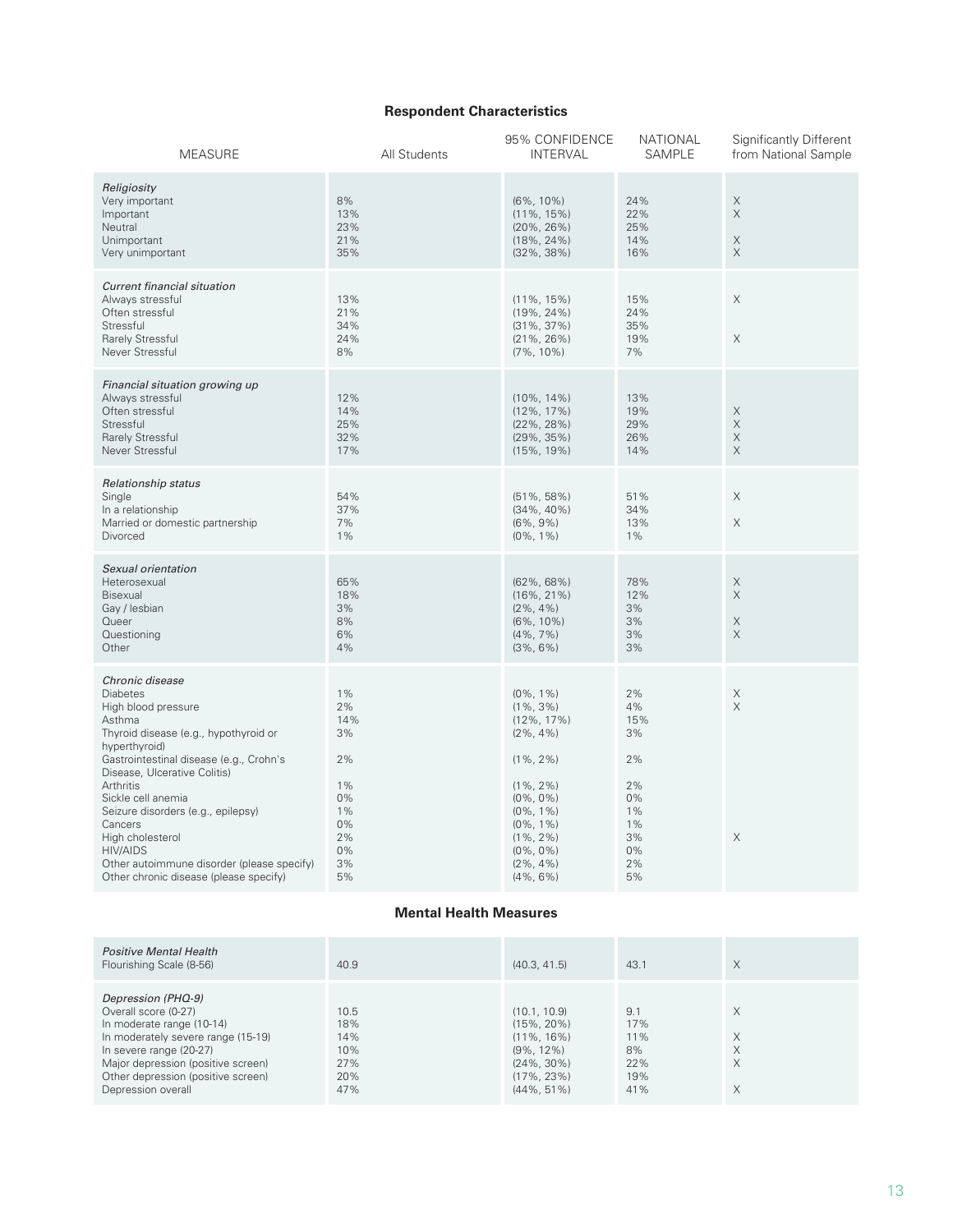#### **Mental Health Measures**

| <b>MEASURE</b>                                                                                                                                               | All Students             | 95% CONFIDENCE<br><b>INTERVAL</b>                                   | <b>NATIONAL</b><br><b>SAMPLE</b> | Significantly Different<br>from National Sample |
|--------------------------------------------------------------------------------------------------------------------------------------------------------------|--------------------------|---------------------------------------------------------------------|----------------------------------|-------------------------------------------------|
| Impairment from depression (1)<br>Not difficult at all<br>Somewhat difficult<br>Very difficult<br>Extremely difficult                                        | 15%<br>52%<br>22%<br>11% | $(13\%, 17\%)$<br>$(49\%, 55\%)$<br>$(19\%, 25\%)$<br>$(9\%, 13\%)$ | 23%<br>51%<br>17%<br>9%          | $\times$<br>$\times$<br>$\times$                |
| Generalized anxiety (GAD-7)<br>Overall score (0-21)<br>In moderate range (10-14)<br>In severe range (15-21)<br>Probable anxiety disorder (positive screen)   | 8.8<br>23%<br>18%<br>41% | (8.4, 9.1)<br>$(20\%, 26\%)$<br>$(16\%, 21\%)$<br>$(38\%, 44\%)$    | 7.8<br>18%<br>17%<br>34%         | $\times$<br>$\times$<br>$\times$                |
| Depression/Anxiety<br>Depression or anxiety disorder                                                                                                         | 56%                      | $(52\%, 59\%)$                                                      | 48%                              | $\times$                                        |
| Disordered eating and body image<br>Probable eating disorder (3+ on SCOFF)<br>Need to be very thin to feel good about self<br>Think you are very underweight | 17%<br>37%<br>$1\%$      | $(14\%, 19\%)$<br>$(34\%, 40\%)$<br>$(0\%, 2\%)$                    | 12%<br>27%<br>$1\%$              | X<br>$\times$                                   |
| Academic impairment from mental<br>health, past 4 weeks (2)<br>None<br>1-2 days<br>3-5 days<br>6 or more days                                                | 10%<br>25%<br>29%<br>35% | $(8\%, 12\%)$<br>$(23\%, 28\%)$<br>$(26\%, 32\%)$<br>$(32\%, 38\%)$ | 18%<br>28%<br>26%<br>27%         | $\times$<br>X                                   |

### **Self-Injury and Suicide**

| Non-suicidal self-injury, past year<br>Any<br>Cutting self<br>Burning self<br>Punching or banging self<br>Scratching self<br>Pulling one's hair<br><b>Biting self</b><br>Interfering with wound healing<br>Carving words or symbols in skin<br>Rubbing sharp objects on skin<br>Punching or banging wall or object<br>Other | 33%<br>7%<br>3%<br>15%<br>15%<br>11%<br>7%<br>11%<br>$1\%$<br>4%<br>9%<br>2% | $(29\%, 36\%)$<br>$(5\%, 9\%)$<br>$(1\%, 4\%)$<br>$(13\%, 17\%)$<br>$(12\%, 17\%)$<br>$(9\%, 14\%)$<br>$(5\%, 9\%)$<br>$(9\%, 13\%)$<br>$(0\%, 2\%)$<br>$(3\%, 6\%)$<br>$(7\%, 11\%)$<br>$(1\%, 3\%)$ | 23%<br>5%<br>$1\%$<br>9%<br>9%<br>9%<br>5%<br>8%<br>$1\%$<br>3%<br>7%<br>2% | $\mathsf X$<br>$\mathsf X$<br>$\times$<br>$\times$<br>$\times$<br>$\times$<br>$\times$<br>$\times$<br>X<br>$\times$ |
|-----------------------------------------------------------------------------------------------------------------------------------------------------------------------------------------------------------------------------------------------------------------------------------------------------------------------------|------------------------------------------------------------------------------|-------------------------------------------------------------------------------------------------------------------------------------------------------------------------------------------------------|-----------------------------------------------------------------------------|---------------------------------------------------------------------------------------------------------------------|
| Frequency of self-injury, past year<br>(among those with any)<br>Once or twice<br>Once a month or less<br>2 or 3 times a month<br>Once or twice a week<br>3 to 5 days a week<br>Nearly everyday, or everyday                                                                                                                | 47%<br>28%<br>16%<br>6%<br>2%<br>2%                                          | $(41\%, 53\%)$<br>$(22\%, 33\%)$<br>$(11\%, 20\%)$<br>$(3\%, 9\%)$<br>$(0\%, 3\%)$<br>$(0\%, 3\%)$                                                                                                    | 51%<br>25%<br>14%<br>6%<br>3%<br>2%                                         |                                                                                                                     |
| Suicidality<br>Seriously thought about attempting suicide,<br>past year<br>Made a plan for attempting suicide, past<br>year<br>Attempted suicide, past year                                                                                                                                                                 | 14%<br>7%<br>$1\%$                                                           | $(12\%, 16\%)$<br>$(5\%, 8\%)$<br>$(1\%, 2\%)$                                                                                                                                                        | 13%<br>5%<br>$1\%$                                                          |                                                                                                                     |

(1) How difficult have these problems made it for you to do your work, take care of things at home, or get along with other people?

(2) How many days have you felt that emotional or mental difficulties have hurt your academic performance?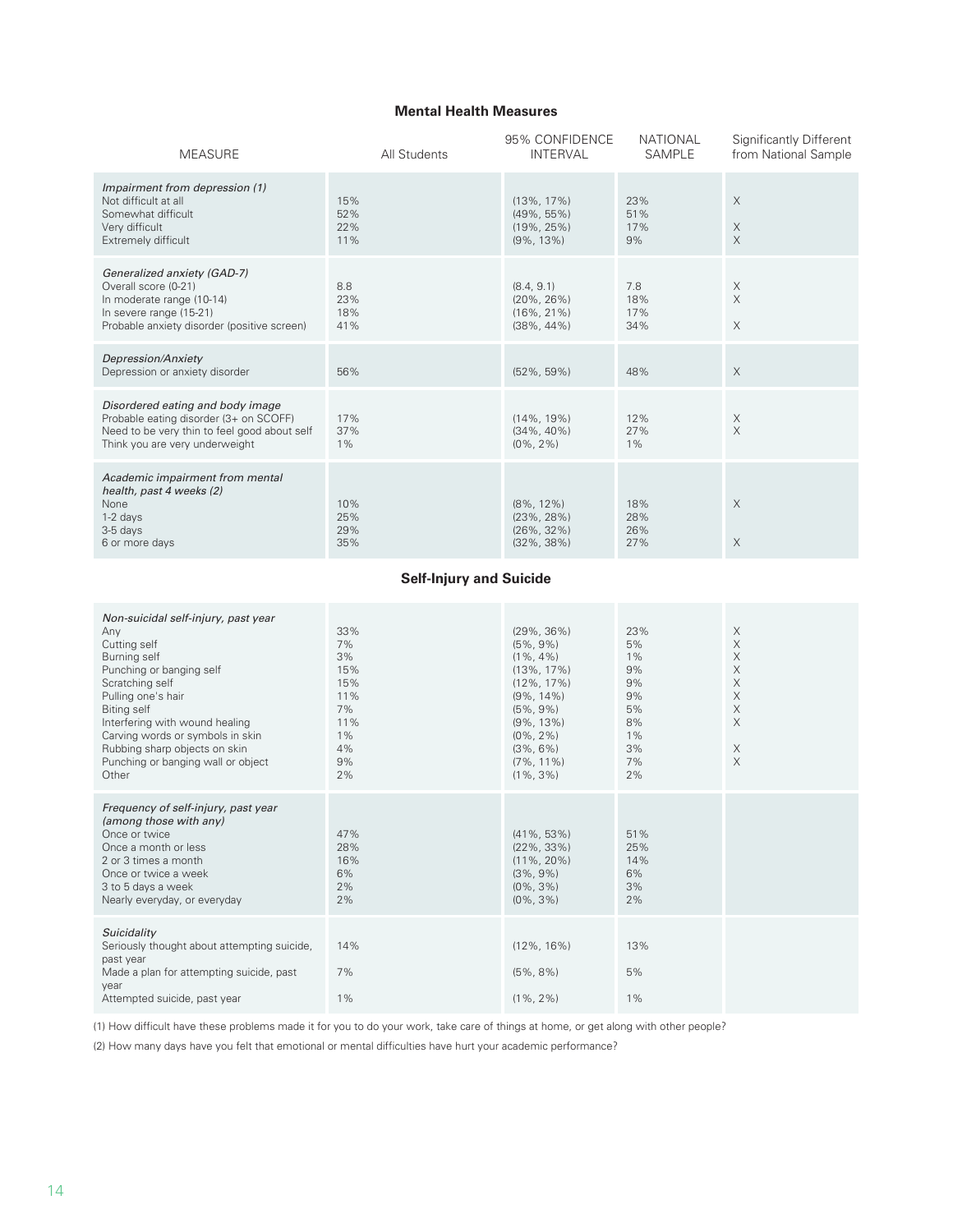### **Previous Diagnoses of Mental Disorders**

| MEASURE                                                                                                                                                 | All Students                              | 95% CONFIDENCE<br><b>INTERVAL</b>                                                                 | <b>NATIONAL</b><br>SAMPLE             | Significantly Different<br>from National Sample           |
|---------------------------------------------------------------------------------------------------------------------------------------------------------|-------------------------------------------|---------------------------------------------------------------------------------------------------|---------------------------------------|-----------------------------------------------------------|
| <b>Mental disorders</b><br>Any                                                                                                                          | 51%                                       | $(48\%, 55\%)$                                                                                    | 40%                                   | $\boldsymbol{\mathsf{X}}$                                 |
| Depression or mood disorder<br>Any<br>Major depression<br>Dysthymia<br>Premenstrual dysphoric disorder                                                  | 35%<br>20%<br>3%<br>$1\%$                 | $(31\%, 38\%)$<br>$(17\%, 22\%)$<br>$(2\%, 4\%)$<br>$(1\%, 2\%)$                                  | 27%<br>14%<br>2%<br>$1\%$             | X<br>X<br>X                                               |
| <b>Bipolar and related disorders</b><br>Any<br>Bipolar I disorder<br>Bipolar II disorder<br>Cyclothymic disorder                                        | 3%<br>1%<br>2%<br>0%                      | $(2\%, 4\%)$<br>$(0\%, 1\%)$<br>$(1\%, 3\%)$<br>$(0\%, 1\%)$                                      | 3%<br>$1\%$<br>$1\%$<br>$0\%$         |                                                           |
| Anxiety disorder<br>Any<br>Generalized anxiety disorder<br>Panic disorder<br>Agorophobia<br>Specific phobia<br>Social anxiety disorder or social phobia | 41%<br>35%<br>5%<br>$1\%$<br>$1\%$<br>11% | $(37\%, 44\%)$<br>$(32\%, 38\%)$<br>$(4\%, 7\%)$<br>$(0\%, 1\%)$<br>$(0\%, 1\%)$<br>$(8\%, 13\%)$ | 31%<br>24%<br>5%<br>0%<br>$1\%$<br>7% | X<br>$\times$<br>X                                        |
| Obsessive-compulsive or related<br>disorders<br>Any<br>Obsessive-compulsive disorder                                                                    | 5%<br>4%                                  | $(4\%, 7\%)$<br>$(2\%, 5\%)$                                                                      | 5%<br>4%                              |                                                           |
| Trauma and stressor related disorders<br>Any<br>Posttraumatic stress disorder<br>Acute stress disorder                                                  | 10%<br>9%<br>0%                           | $(8\%, 12\%)$<br>$(7\%, 11\%)$<br>$(0\%, 1\%)$                                                    | 8%<br>7%<br>$1\%$                     | $\boldsymbol{\times}$<br>$\boldsymbol{\times}$            |
| Psychotic disorder<br>Any<br>Schizophrenia                                                                                                              | 0%<br>0%                                  | $(0\%, 1\%)$<br>$(0\%, 0\%)$                                                                      | $1\%$<br>0%                           |                                                           |
| Neurodevelopmental disorder or<br>intellectual disability<br>Any<br><b>ADHD</b><br>Other intellectual disability<br>Autism spectrum disorder            | 11%<br>10%<br>0%<br>$1\%$                 | $(8\%, 13\%)$<br>$(8\%, 12\%)$<br>$(0\%, 1\%)$<br>$(1\%, 2\%)$                                    | 7%<br>6%<br>0%<br>1%                  | X<br>$\times$                                             |
| Eating disorder<br>Any<br>Anorexia nervosa<br>Bulimia nervosa<br>Binge eating disorder                                                                  | 6%<br>3%<br>1%<br>2%                      | $(5\%, 8\%)$<br>$(2\%, 4\%)$<br>$(1\%, 2\%)$<br>$(1\%, 3\%)$                                      | 4%<br>2%<br>$1\%$<br>$1\%$            | $_{\mathrm{X}}^{\mathrm{X}}$<br>$\boldsymbol{\mathsf{X}}$ |
| Personality disorder<br>Any                                                                                                                             | 1%                                        | $(0\%, 1\%)$                                                                                      | 1%                                    |                                                           |
| Substance abuse disorder<br>Any<br>Alcohol abuse disorder                                                                                               | 2%<br>$1\%$                               | $(1\%, 2\%)$<br>$(0\%, 2\%)$                                                                      | $1\%$<br>$1\%$                        |                                                           |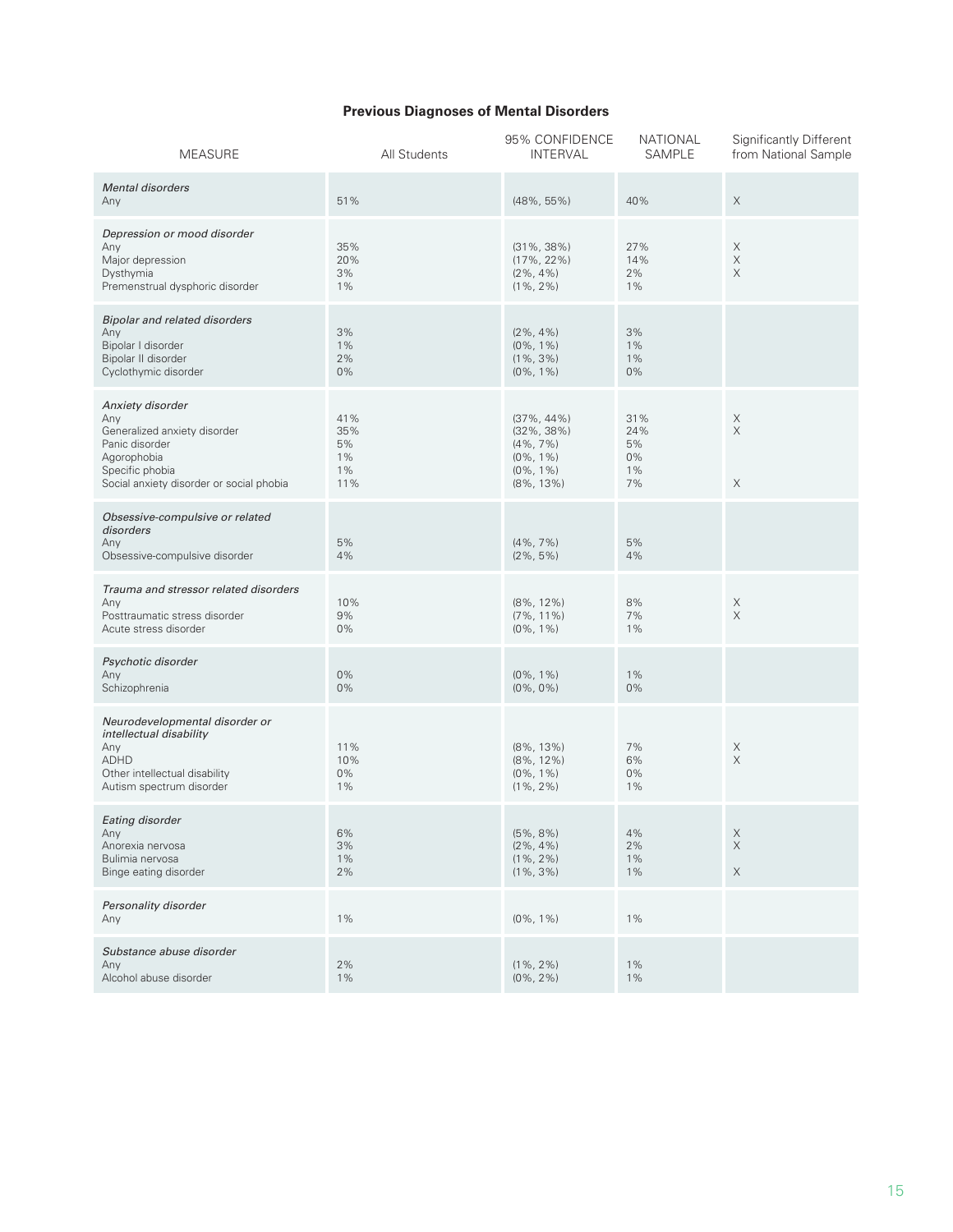### **Health Behaviors and Lifestyle**

| <b>MEASURE</b>                                                                                                                                                                                                                                                                                                                                                                                                                                                                                                                                                                                                                                         | All Students                                                                                      | 95% CONFIDENCE<br><b>INTERVAL</b>                                                                                                                                                                                                                                | <b>NATIONAL</b><br><b>SAMPLE</b>                                                                                          | Significantly Different<br>from National Sample              |
|--------------------------------------------------------------------------------------------------------------------------------------------------------------------------------------------------------------------------------------------------------------------------------------------------------------------------------------------------------------------------------------------------------------------------------------------------------------------------------------------------------------------------------------------------------------------------------------------------------------------------------------------------------|---------------------------------------------------------------------------------------------------|------------------------------------------------------------------------------------------------------------------------------------------------------------------------------------------------------------------------------------------------------------------|---------------------------------------------------------------------------------------------------------------------------|--------------------------------------------------------------|
| Substance use, past 30 days<br>Cigarettes<br>Vape pen or E-Cigarette<br>Marijuana<br>Cocaine<br>Heroin<br>Opioid pain relievers without a prescription<br>or more than prescribed<br>Benzodiazepenes<br>Methamphetamines<br>Other stimulants without a prescription or<br>more than prescribed<br>MDMA (also known as Ecstasy or Molly)<br>Ketamine (also known as K, Special K)<br>LSD (also known as acid)<br>Psilocybin (also known as magic<br>mushrooms, boomers, shrooms)<br>Kratom<br>Athletic performance enhancers (anything<br>that violates policies set by school or any<br>athletic governing body)<br>Other drugs without a prescription | 7%<br>15%<br>40%<br>2%<br>0%<br>0%<br>1%<br>0%<br>3%<br>$1\%$<br>0%<br>1%<br>3%<br>1%<br>0%<br>1% | $(5\%, 8\%)$<br>$(13\%, 18\%)$<br>$(36\%, 43\%)$<br>$(1\%, 3\%)$<br>$(0\%, 0\%)$<br>$(0\%, 1\%)$<br>$(0\%, 1\%)$<br>$(0\%, 0\%)$<br>$(2\%, 4\%)$<br>$(0\%, 2\%)$<br>$(0\%, 0\%)$<br>$(0\%, 2\%)$<br>$(2\%, 5\%)$<br>$(0\%, 2\%)$<br>$(0\%, 0\%)$<br>$(0\%, 1\%)$ | 7%<br>15%<br>20%<br>$1\%$<br>0%<br>$0\%$<br>$1\%$<br>0%<br>$1\%$<br>$0\%$<br>$0\%$<br>$1\%$<br>$1\%$<br>0%<br>$0\%$<br>1% | X<br>$\times$<br>X<br>$\times$<br>X<br>X                     |
| In the past 2 weeks, about how many<br>times did you have 4 [female]/5 [male]/4<br>or 5 [not female or male] or more<br>alcoholic drinks in a row? (1 drink is a can<br>of beer, a glass of wine, a wine cooler, a<br>shot of liquor, or a mixed drink.)<br>More than one time<br>More than 3 times                                                                                                                                                                                                                                                                                                                                                    | 34%<br>11%                                                                                        | $(31\%, 37\%)$<br>$(9\%, 13\%)$                                                                                                                                                                                                                                  | 28%<br>9%                                                                                                                 | $\mathsf X$                                                  |
| Time studying/doing homework<br>Less than 1 hour/week<br>1-2 hours/week<br>3-5 hours/week<br>6-10 hours/week<br>11-15 hours/week<br>16-20 hours/week<br>More than 20 hours/week                                                                                                                                                                                                                                                                                                                                                                                                                                                                        | 0%<br>2%<br>15%<br>26%<br>21%<br>17%<br>19%                                                       | $(0\%, 1\%)$<br>$(1\%, 3\%)$<br>$(12\%, 17\%)$<br>$(23\%, 29\%)$<br>$(18\%, 23\%)$<br>$(15\%, 20\%)$<br>$(16\%, 21\%)$                                                                                                                                           | 2%<br>6%<br>21%<br>28%<br>17%<br>12%<br>13%                                                                               | $\mathsf X$<br>$\mathsf X$<br>$\times$<br>X<br>X<br>$\times$ |
| Violence (past 12 months)<br>Did anyone strike or physically injure you?                                                                                                                                                                                                                                                                                                                                                                                                                                                                                                                                                                               | 4%                                                                                                | $(2\%, 5\%)$                                                                                                                                                                                                                                                     | 6%                                                                                                                        | $\times$                                                     |

### **Attitudes and Beliefs about Services**

| think less of someone who has<br>received mental health treatment.<br>1<br>Most people                                                                                                          | 3%<br>36%  | $(2\%, 4\%)$<br>$(33\%, 39\%)$    | 6%<br>45%  | X<br>X |
|-------------------------------------------------------------------------------------------------------------------------------------------------------------------------------------------------|------------|-----------------------------------|------------|--------|
| know where to go to access resources<br>Agree or strongly agree                                                                                                                                 | 75%        | $(72\%, 78\%)$                    | 70%        | X      |
| Beliefs about effectiveness of treatment<br>for depression<br>Believes medication is helpful or very<br>helpful for depression<br>Believes therapy is helpful or very helpful<br>for depression | 62%<br>85% | $(59\%.\,65\%)$<br>$(83\%, 88\%)$ | 61%<br>83% |        |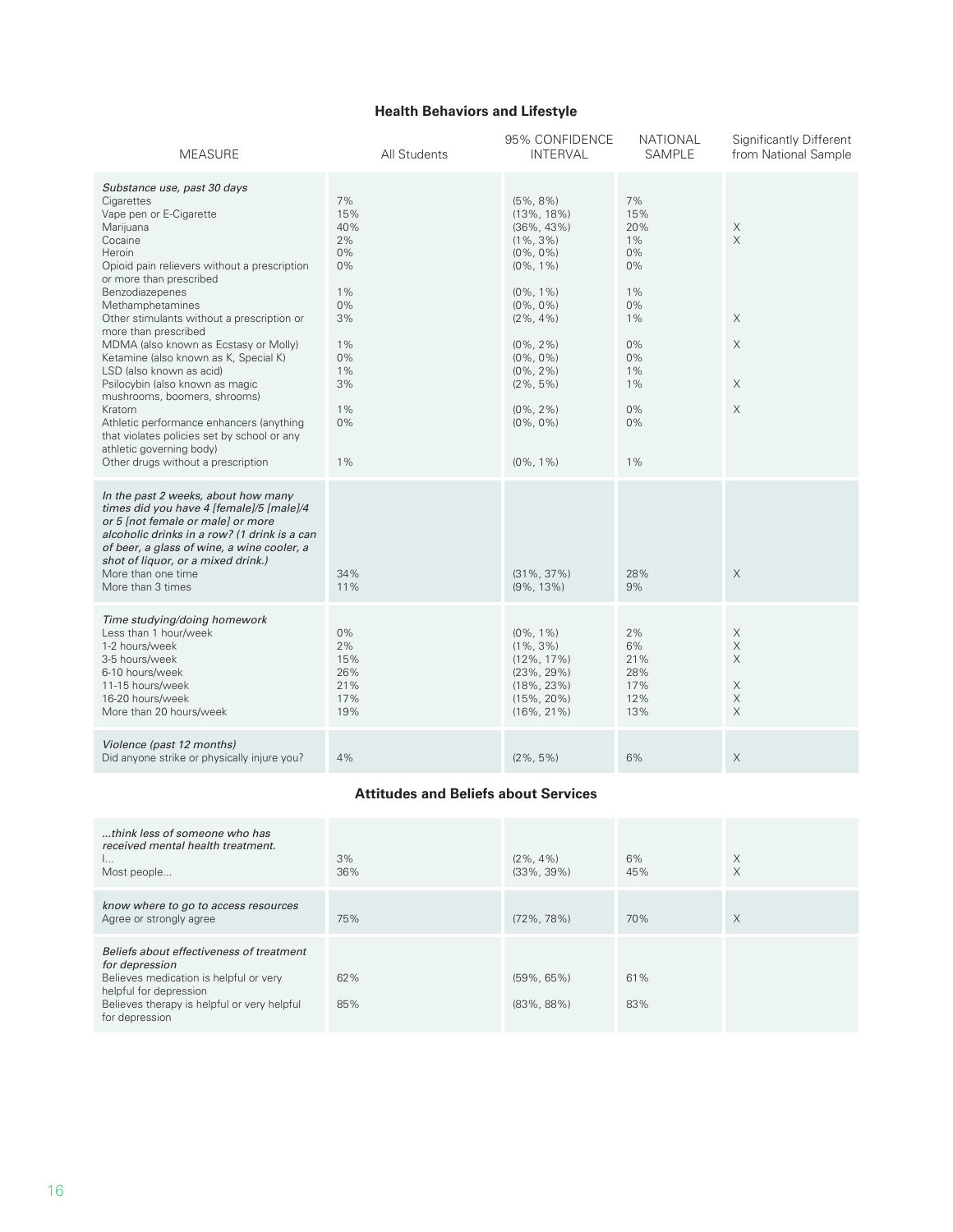### **Help-Seeking**

| <b>MEASURE</b>                                                                                                                                                                                                                                                                                        | All Students                                            | 95% CONFIDENCE<br><b>INTERVAL</b>                                                                                                                      | <b>NATIONAL</b><br>SAMPLE                                   | Significantly Different<br>from National Sample |
|-------------------------------------------------------------------------------------------------------------------------------------------------------------------------------------------------------------------------------------------------------------------------------------------------------|---------------------------------------------------------|--------------------------------------------------------------------------------------------------------------------------------------------------------|-------------------------------------------------------------|-------------------------------------------------|
| Think you needed help for emotional or<br>mental health problems, past year<br>Strongly agree<br>Agree<br>Somewhat agree<br>Somewhat disagree<br><b>Disagree</b><br>Strongly disagree                                                                                                                 | 38%<br>22%<br>16%<br>6%<br>9%<br>9%                     | $(34\%, 41\%)$<br>$(19\%, 25\%)$<br>$(14\%, 19\%)$<br>$(5\%, 8\%)$<br>$(7\%, 11\%)$<br>$(7\%, 11\%)$                                                   | 28%<br>18%<br>16%<br>6%<br>14%<br>18%                       | X<br>$\mathsf X$<br>X<br>X                      |
| Psychotropic medication<br>Any, current<br>Psychostimulants<br>Anti-depressants<br>Anti-psychotics<br>Anti-anxiety<br>Mood stabilizers<br>Other                                                                                                                                                       | 25%<br>8%<br>22%<br>$1\%$<br>9%<br>3%<br>3%             | $(22\%, 28\%)$<br>$(6\%, 10\%)$<br>$(19\%, 24\%)$<br>$(0\%, 1\%)$<br>$(7\%, 11\%)$<br>$(1\%, 4\%)$<br>$(2\%, 4\%)$                                     | 20%<br>6%<br>17%<br>$1\%$<br>8%<br>2%<br>2%                 | X<br>$\mathsf X$<br>$\times$                    |
| Prescriber (among those with any<br>past-year medication use)<br>General practitioner/nurse<br>practitioner/primary care physician<br>Psychiatrist<br>Other type of health provider<br>No prescription<br>Don't know                                                                                  | 61%<br>37%<br>4%<br>6%<br>0%                            | $(55\%, 67\%)$<br>$(31\%, 43\%)$<br>$(2\%, 6\%)$<br>$(3\%, 9\%)$<br>$(0\%, 1\%)$                                                                       | 60%<br>37%<br>4%<br>5%<br>$1\%$                             |                                                 |
| Discussed medication with provider, past<br>year (among those with medication use)<br>Not at all<br>1-2 times<br>3-5 times<br>More than 5 times                                                                                                                                                       | 11%<br>33%<br>31%<br>23%                                | $(7\%, 15\%)$<br>$(27\%, 39\%)$<br>$(25\%, 37\%)$<br>$(18\%, 28\%)$                                                                                    | 10%<br>39%<br>28%<br>22%                                    |                                                 |
| Whom you would talk to, if you were<br>experiencing serious emotional distress<br>Professional clinician<br>Roommate<br>Friend (who is not a roommate)<br>Significant other<br>Family member<br>Religious counselor / other religious contact<br>Support group<br>Other non-clinical source<br>No one | 40%<br>24%<br>44%<br>33%<br>44%<br>2%<br>3%<br>2%<br>8% | $(36\%, 43\%)$<br>$(21\%, 26\%)$<br>$(41\%, 47\%)$<br>$(30\%, 36\%)$<br>$(41\%, 47\%)$<br>$(1\%, 3\%)$<br>$(2\%, 4\%)$<br>$(1\%, 2\%)$<br>$(6\%, 9\%)$ | 33%<br>14%<br>41%<br>33%<br>41%<br>6%<br>3%<br>$1\%$<br>10% | $\mathsf X$<br>$\times$<br>X<br>X               |
| Therapy or counseling for mental health<br>Past year<br>Current                                                                                                                                                                                                                                       | 40%<br>24%                                              | $(37\%, 43\%)$<br>$(21\%, 27\%)$                                                                                                                       | 30%<br>16%                                                  | X<br>$\boldsymbol{\times}$                      |
| Visits in past year, among those with any<br>$1 - 3$<br>$4-6$<br>$7-9$<br>More than 10                                                                                                                                                                                                                | 34%<br>14%<br>11%<br>9%                                 | $(30\%, 38\%)$<br>$(11\%, 17\%)$<br>$(8\%, 13\%)$<br>$(6\%, 11\%)$                                                                                     | 37%<br>19%<br>13%<br>7%                                     | X                                               |
| Use of specific providers for therapy or<br>counseling for mental health<br>Campus Provider A<br>Campus Provider B<br>Campus Provider C                                                                                                                                                               | 15%<br>2%<br>3%                                         | $(13\%, 18\%)$<br>$(1\%, 3\%)$<br>$(2\%, 4\%)$                                                                                                         | 11%<br>1%<br>2%                                             | X<br>$\boldsymbol{\mathsf{X}}$<br>X             |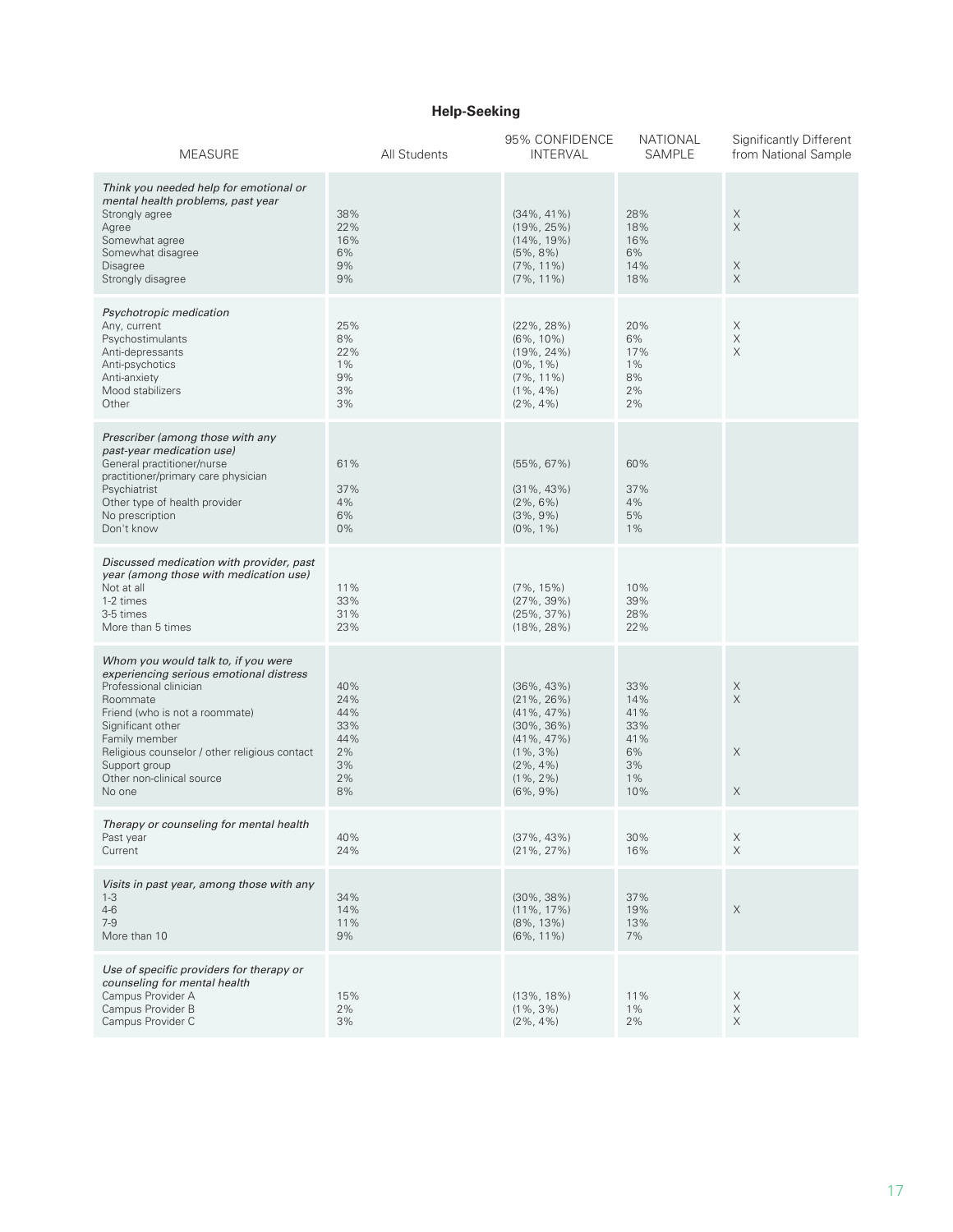### **Help-Seeking**

| <b>MEASURE</b>                                                                                                                                                                                                                                                                                       | All Students                                      | 95% CONFIDENCE<br><b>INTERVAL</b>                                                                                                      | <b>NATIONAL</b><br><b>SAMPLE</b>                     | <b>Significantly Different</b><br>from National Sample |
|------------------------------------------------------------------------------------------------------------------------------------------------------------------------------------------------------------------------------------------------------------------------------------------------------|---------------------------------------------------|----------------------------------------------------------------------------------------------------------------------------------------|------------------------------------------------------|--------------------------------------------------------|
| Use of specific providers for therapy or<br>counseling for mental health<br>Psychiatric emergency services<br>Inpatient psychiatric hospital<br>Partial hospitalization program<br>Provider in the local community (not on<br>campus)<br>Provider in another location (such as<br>hometown)<br>Other | $1\%$<br>0%<br>$1\%$<br>17%<br>15%<br>2%          | $(0\%, 1\%)$<br>$(0\%, 1\%)$<br>$(0\%, 2\%)$<br>$(15\%, 20\%)$<br>$(13\%, 18\%)$<br>$(1\%, 2\%)$                                       | $1\%$<br>$1\%$<br>$1\%$<br>8%<br>12%<br>2%           | X<br>X                                                 |
| Any medication or therapy for mental<br>health<br>Past year<br>Current                                                                                                                                                                                                                               | 51%<br>39%                                        | $(48\%, 55\%)$<br>$(35\%, 42\%)$                                                                                                       | 39%<br>28%                                           | Χ<br>X                                                 |
| Any medication or therapy, among those<br>with positive depression or anxiety<br>screen<br>Past year<br>Current                                                                                                                                                                                      | 61%<br>48%                                        | $(57\%, 66\%)$<br>$(44\%, 53\%)$                                                                                                       | 52%<br>38%                                           | X<br>X                                                 |
| Any visit to a health provider<br>Past year                                                                                                                                                                                                                                                          | 71%                                               | $(68\%, 74\%)$                                                                                                                         | 70%                                                  |                                                        |
| Received counseling or support for<br>mental health from these sources, past<br>year<br>Roommate<br>Friend (other than roommate)<br>Significant other<br>Family member<br>Religious contact<br>Support group<br>Other non-clinical source<br>None of the above                                       | 25%<br>49%<br>35%<br>45%<br>2%<br>2%<br>0%<br>23% | $(22\%, 28\%)$<br>$(45\%, 52\%)$<br>$(32\%, 38\%)$<br>$(42\%, 49\%)$<br>$(1\%, 2\%)$<br>$(1\%, 4\%)$<br>$(0\%, 1\%)$<br>$(20\%, 26\%)$ | 15%<br>41%<br>30%<br>37%<br>4%<br>2%<br>$1\%$<br>35% | X<br>X<br>X<br>Χ<br>X<br>X                             |
| How helpful, overall, do you think the<br>medication(s) was or has been for your<br>mental or emotional health?<br>Very helpful<br>Helpful<br>Somewhat helpful<br>Not helpful                                                                                                                        | 38%<br>30%<br>25%<br>8%                           | $(32\%, 43\%)$<br>$(24\%, 36\%)$<br>$(19\%, 30\%)$<br>$(4\%, 11\%)$                                                                    | 39%<br>31%<br>22%<br>8%                              |                                                        |
| How helpful, overall, do you think<br>therapy or counseling was or has been<br>for your mental or emotional health?<br>Very helpful<br>Helpful<br>Somewhat helpful<br>Not helpful                                                                                                                    | 37%<br>23%<br>26%<br>14%                          | $(33\%, 41\%)$<br>$(20\%, 27\%)$<br>$(22\%, 30\%)$<br>$(11\%, 17\%)$                                                                   | 35%<br>28%<br>25%<br>12%                             | X                                                      |
| Of the places you reported receiving<br>counseling or therapy, how were your<br>counseling or therapy sessions<br>conducted?<br>In-person only<br>Remote/telehealth only (digital video<br>conferencing, text/app chat, etc.)<br>Both in-person and remote                                           | 7%<br>56%<br>36%                                  | $(4\%, 10\%)$<br>$(51\%, 62\%)$<br>$(31\%, 42\%)$                                                                                      | 22%<br>42%<br>35%                                    | X<br>X                                                 |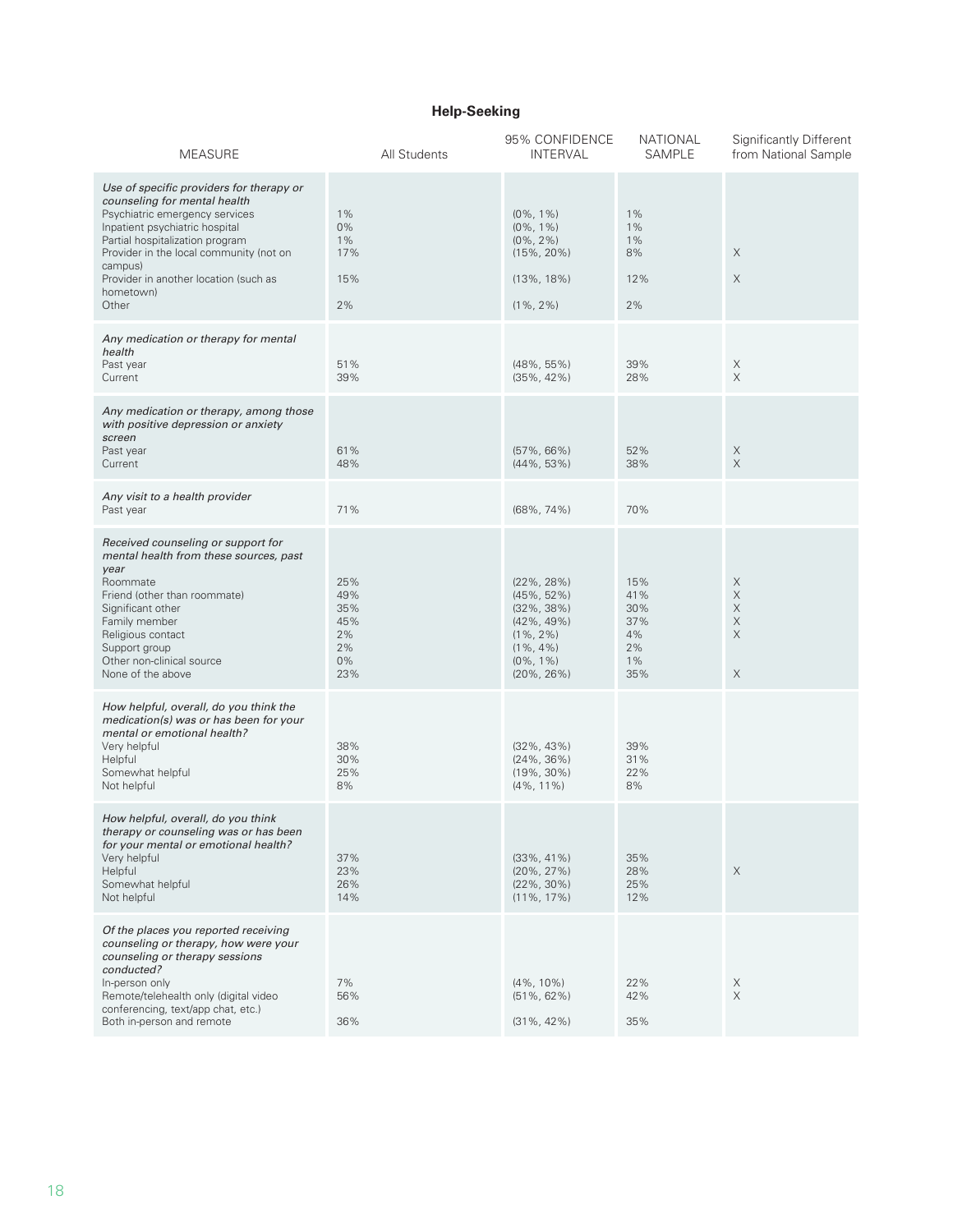### **Satisfaction with Therapy, Campus Providers**

| <b>MEASURE</b>                                                                                                                                                | All Students                           | 95% CONFIDENCE<br><b>INTERVAL</b>                                                                    | <b>NATIONAL</b><br><b>SAMPLE</b>      | Significantly Different<br>from National Sample |
|---------------------------------------------------------------------------------------------------------------------------------------------------------------|----------------------------------------|------------------------------------------------------------------------------------------------------|---------------------------------------|-------------------------------------------------|
| <b>Convenient hours</b><br>Very dissatisfied<br>Dissatisfied<br>Somewhat dissatisfied<br>Somewhat satisfied<br>Satisfied<br>Very satisfied                    | 2%<br>6%<br>11%<br>20%<br>38%<br>24%   | $(0\%, 4\%)$<br>$(2\%, 10\%)$<br>$(6\%, 16\%)$<br>$(13\%, 26\%)$<br>$(30\%, 46\%)$<br>$(17\%, 31\%)$ | 3%<br>4%<br>8%<br>20%<br>43%<br>22%   |                                                 |
| Location<br>Very dissatisfied<br>Dissatisfied<br>Somewhat dissatisfied<br>Somewhat satisfied<br>Satisfied<br>Very satisfied                                   | 1%<br>3%<br>9%<br>19%<br>41%<br>27%    | $(0\%, 3\%)$<br>$(0\%, 5\%)$<br>$(5\%, 14\%)$<br>$(13\%, 26\%)$<br>$(33\%, 49\%)$<br>$(19\%, 34\%)$  | 2%<br>4%<br>7%<br>17%<br>46%<br>24%   |                                                 |
| Quality of therapists<br>Very dissatisfied<br>Dissatisfied<br>Somewhat dissatisfied<br>Somewhat satisfied<br>Satisfied<br>Very satisfied                      | 4%<br>4%<br>11%<br>21%<br>28%<br>32%   | $(1\%, 8\%)$<br>$(1\%, 7\%)$<br>$(6\%, 16\%)$<br>$(14\%, 27\%)$<br>$(21\%, 35\%)$<br>$(25\%, 40\%)$  | 4%<br>4%<br>8%<br>16%<br>31%<br>30%   |                                                 |
| Respect for privacy concerns<br>Very dissatisfied<br>Dissatisfied<br>Somewhat dissatisfied<br>Somewhat satisfied<br>Satisfied<br>Very satisfied               | $1\%$<br>2%<br>1%<br>13%<br>43%<br>39% | $(0\%, 3\%)$<br>$(0\%, 4\%)$<br>$(0\%, 3\%)$<br>$(8\%, 19\%)$<br>$(35\%, 51\%)$<br>$(31\%, 47\%)$    | 2%<br>$1\%$<br>2%<br>9%<br>39%<br>46% |                                                 |
| Scheduling appointments w/o long<br>delays<br>Very dissatisfied<br>Dissatisfied<br>Somewhat dissatisfied<br>Somewhat satisfied<br>Satisfied<br>Very satisfied | 6%<br>4%<br>9%<br>19%<br>30%<br>31%    | $(2\%, 11\%)$<br>$(1\%, 7\%)$<br>$(4\%, 13\%)$<br>$(13\%, 25\%)$<br>$(23\%, 38\%)$<br>$(24\%, 39\%)$ | 5%<br>6%<br>8%<br>15%<br>35%<br>31%   |                                                 |

Note: the confidence intervals are wide for these numbers, because the sample sizes are small (these questions were only asked of service users).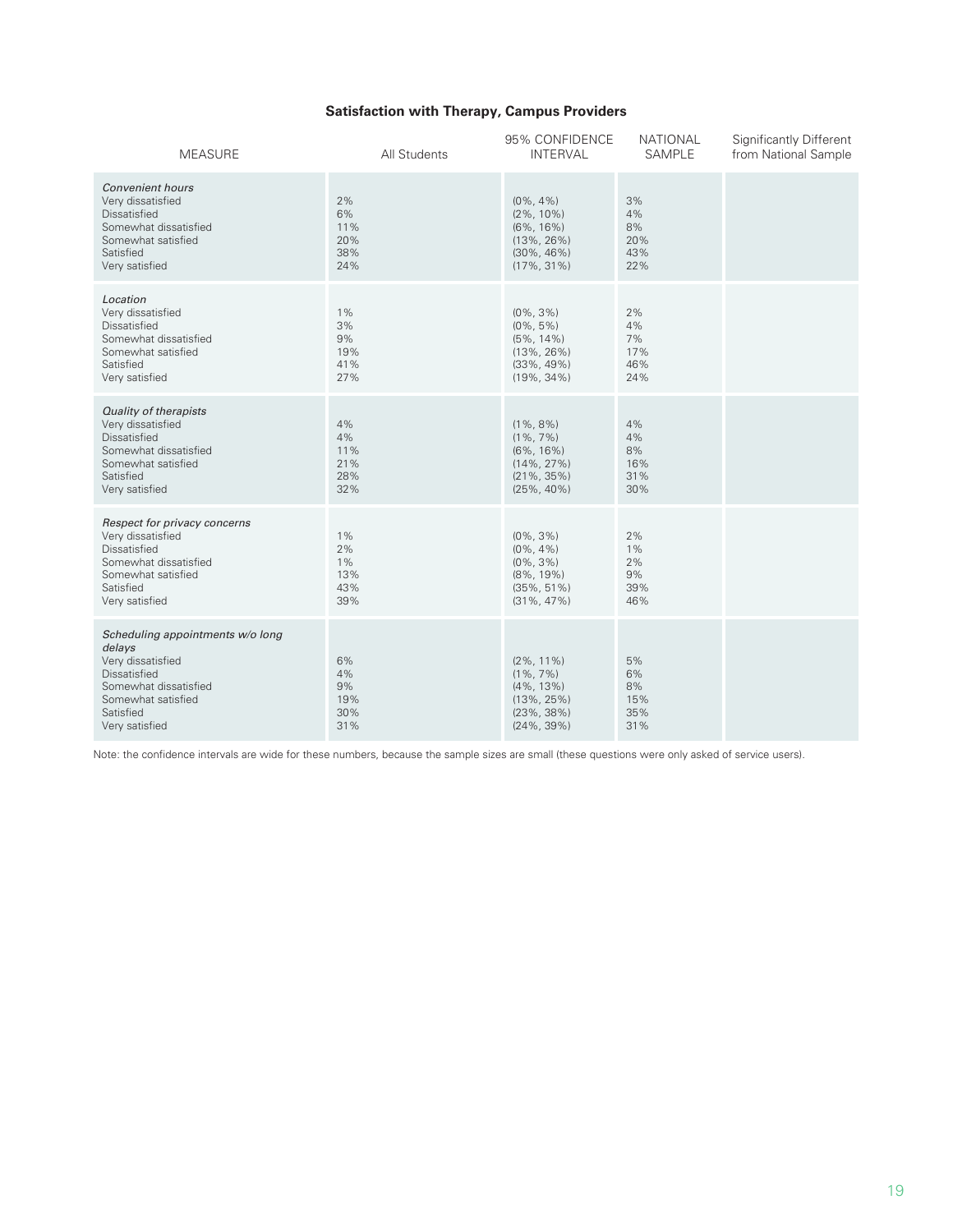### **Satisfaction with Therapy, Non-Campus Providers**

| <b>MEASURE</b>                                                                                                                                                | All Students                           | 95% CONFIDENCE<br><b>INTERVAL</b>                                                                   | <b>NATIONAL</b><br><b>SAMPLE</b>      | Significantly Different<br>from National Sample |
|---------------------------------------------------------------------------------------------------------------------------------------------------------------|----------------------------------------|-----------------------------------------------------------------------------------------------------|---------------------------------------|-------------------------------------------------|
| <b>Convenient hours</b><br>Very dissatisfied<br>Dissatisfied<br>Somewhat dissatisfied<br>Somewhat satisfied<br>Satisfied<br>Very satisfied                    | $1\%$<br>3%<br>6%<br>20%<br>45%<br>25% | $(0\%, 3\%)$<br>$(0\%, 7\%)$<br>$(1\%, 10\%)$<br>$(12\%, 28\%)$<br>$(35\%, 55\%)$<br>$(16\%, 34\%)$ | 2%<br>3%<br>7%<br>18%<br>42%<br>28%   |                                                 |
| Location<br>Very dissatisfied<br>Dissatisfied<br>Somewhat dissatisfied<br>Somewhat satisfied<br>Satisfied<br>Very satisfied                                   | 3%<br>3%<br>7%<br>16%<br>50%<br>22%    | $(1\%, 5\%)$<br>$(1\%, 5\%)$<br>$(3\%, 10\%)$<br>$(11\%, 20\%)$<br>$(44\%, 56\%)$<br>$(17\%, 27\%)$ | 2%<br>4%<br>7%<br>15%<br>43%<br>29%   | $\boldsymbol{\times}$<br>$\times$               |
| Quality of therapists<br>Very dissatisfied<br><b>Dissatisfied</b><br>Somewhat dissatisfied<br>Somewhat satisfied<br>Satisfied<br>Very satisfied               | 2%<br>5%<br>7%<br>13%<br>35%<br>38%    | $(0\%, 4\%)$<br>$(2\%, 8\%)$<br>$(4\%, 10\%)$<br>$(9\%, 17\%)$<br>$(29\%, 41\%)$<br>$(32\%, 44\%)$  | 3%<br>4%<br>7%<br>14%<br>32%<br>40%   |                                                 |
| Respect for privacy concerns<br>Very dissatisfied<br>Dissatisfied<br>Somewhat dissatisfied<br>Somewhat satisfied<br>Satisfied<br>Very satisfied               | 2%<br>1%<br>2%<br>7%<br>42%<br>46%     | $(0\%, 3\%)$<br>$(0\%, 1\%)$<br>$(0\%, 4\%)$<br>$(4\%, 11\%)$<br>$(36\%, 48\%)$<br>$(40\%, 53\%)$   | 2%<br>$1\%$<br>2%<br>7%<br>36%<br>52% |                                                 |
| Scheduling appointments w/o long<br>delays<br>Very dissatisfied<br>Dissatisfied<br>Somewhat dissatisfied<br>Somewhat satisfied<br>Satisfied<br>Very satisfied | 5%<br>5%<br>6%<br>11%<br>37%<br>36%    | $(2\%, 8\%)$<br>$(2\%, 8\%)$<br>$(3\%, 9\%)$<br>$(7\%, 15\%)$<br>$(31\%, 43\%)$<br>$(30\%, 42\%)$   | 4%<br>4%<br>7%<br>13%<br>34%<br>38%   |                                                 |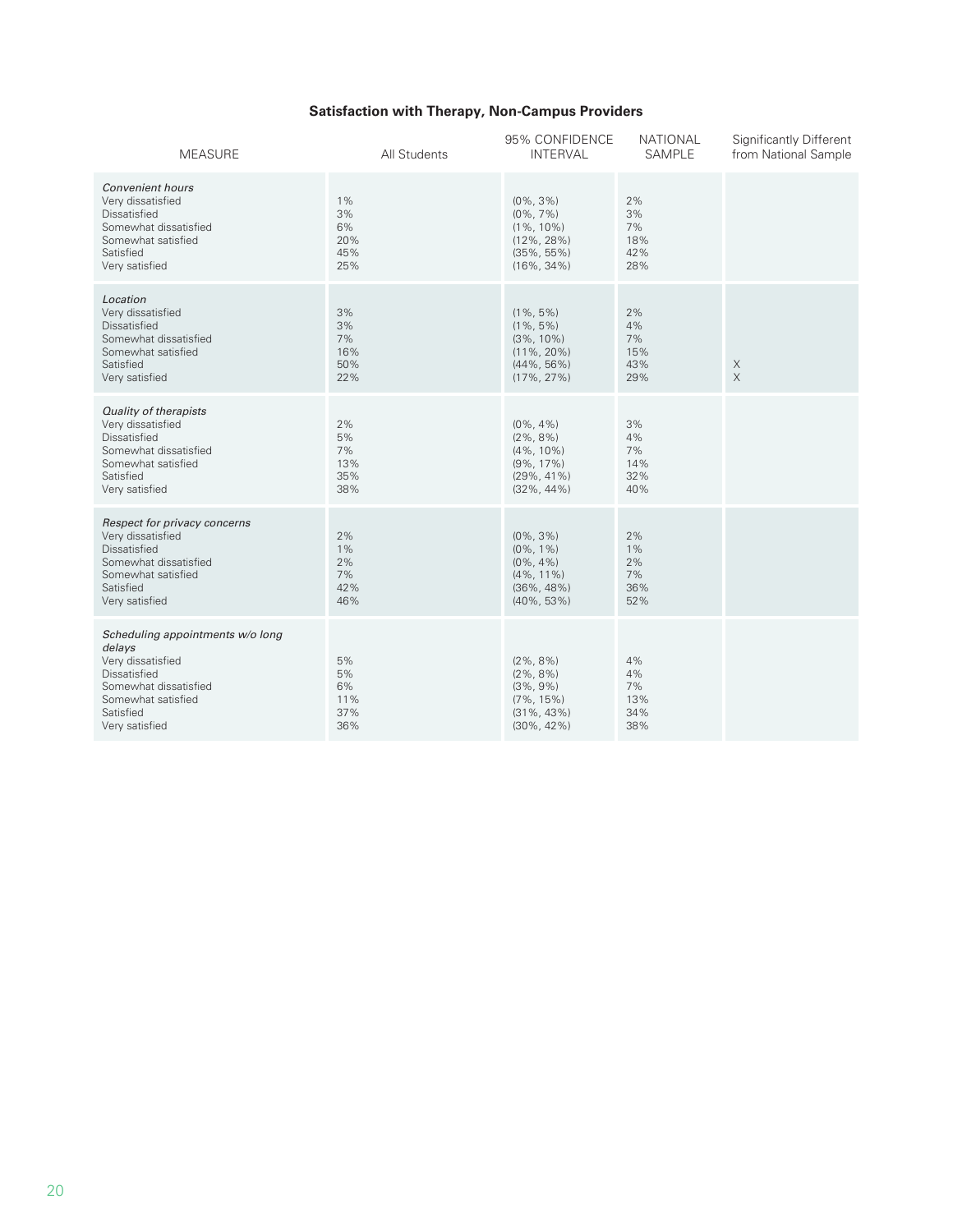### **Barriers and Facilitators to Help-Seeking**

| <b>MEASURE</b>                                                                                                                                                                                                                                                                                                                                                                                        | All Students                                                  | 95% CONFIDENCE<br><b>INTERVAL</b>                                                                                                                               | <b>NATIONAL</b><br>SAMPLE                                    | Significantly Different<br>from National Sample             |
|-------------------------------------------------------------------------------------------------------------------------------------------------------------------------------------------------------------------------------------------------------------------------------------------------------------------------------------------------------------------------------------------------------|---------------------------------------------------------------|-----------------------------------------------------------------------------------------------------------------------------------------------------------------|--------------------------------------------------------------|-------------------------------------------------------------|
| Reasons for receiving no or fewer<br>services for mental health<br>I haven't had the chance to go but I plan to.<br>No need for services<br>Financial reasons<br>Not enough time<br>Not sure where to go<br>Difficulty finding an available appointment<br>Prefer to deal with issues on my own or<br>with support from family/friends<br>Other<br>No barriers                                        | 6%<br>27%<br>21%<br>24%<br>25%<br>18%<br>19%<br>9%<br>14%     | $(5\%, 8\%)$<br>$(24\%, 30\%)$<br>$(18\%, 24\%)$<br>$(21\%, 27\%)$<br>$(22\%, 28\%)$<br>$(15\%, 21\%)$<br>$(17\%, 22\%)$<br>$(7\%, 11\%)$<br>$(11\%, 16\%)$     | 5%<br>37%<br>18%<br>19%<br>14%<br>9%<br>19%<br>6%<br>17%     | X<br>$\times$<br>$\times$<br>X<br>$\times$<br>X<br>$\times$ |
| Reasons for seeking help<br>Decided on my own<br>Friend encouraged or pressured me<br>Family member encouraged or pressured<br>me<br>Other person encouraged or pressured me<br>A campus advisor mandated me to seek<br>help by campus staff<br>I acquired more information about my<br>options<br>A campus advisor referred me to seek help<br>Health professional recommended help<br>Other reasons | 85%<br>20%<br>36%<br>3%<br>0%<br>1%<br>3%<br>11%<br>2%        | $(81\%, 88\%)$<br>$(16\%, 23\%)$<br>$(32\%, 41\%)$<br>$(2\%, 5\%)$<br>$(0\%, 1\%)$<br>$(0\%, 3\%)$<br>$(2\%, 5\%)$<br>$(8\%, 14\%)$<br>$(1\%, 3\%)$             | 73%<br>19%<br>32%<br>4%<br>$1\%$<br>1%<br>3%<br>12%<br>4%    | $\times$<br>X                                               |
| Source of health insurance<br>None (uninsured)<br>Parent's employer<br>Own employer<br>Spouse's employer<br>Student plan<br>Embassy or other international source<br>Individual market<br>Public insurance<br>Uncertain whether insured<br>Insured but uncertain of source                                                                                                                            | 2%<br>54%<br>7%<br>$1\%$<br>7%<br>0%<br>1%<br>10%<br>0%<br>3% | $(1\%, 2\%)$<br>$(51\%, 57\%)$<br>$(6\%, 9\%)$<br>$(1\%, 2\%)$<br>$(5\%, 8\%)$<br>$(0\%, 0\%)$<br>$(1\%, 2\%)$<br>$(8\%, 12\%)$<br>$(0\%, 1\%)$<br>$(2\%, 4\%)$ | 6%<br>46%<br>9%<br>3%<br>6%<br>0%<br>2%<br>8%<br>$1\%$<br>3% | X<br>X<br>X<br>$\times$<br>X<br>X                           |
| Plan provides any coverage for local<br>mental health visits (among those with a<br>plan)<br>Yes, it definitely would<br>I think it would but am not sure<br>I have no idea<br>I think it would not but am not sure<br>No, it definitely would not                                                                                                                                                    | 39%<br>31%<br>21%<br>5%<br>3%                                 | $(36\%, 43\%)$<br>$(28\%, 34\%)$<br>$(18\%, 24\%)$<br>$(4\%, 7\%)$<br>$(2\%, 4\%)$                                                                              | 31%<br>28%<br>31%<br>7%<br>3%                                | X<br>$\times$                                               |
| Plan meets needs for mental health<br>services (among those with a plan)<br>Have not needed plan to cover services<br>Yes, everything I have needed is covered<br>No, the coverage is inadequate to meet my<br>needs                                                                                                                                                                                  | 48%<br>41%<br>11%                                             | $(44\%, 51\%)$<br>$(38\%, 44\%)$<br>$(9\%, 13\%)$                                                                                                               | 58%<br>32%<br>10%                                            | X<br>$\mathsf X$                                            |